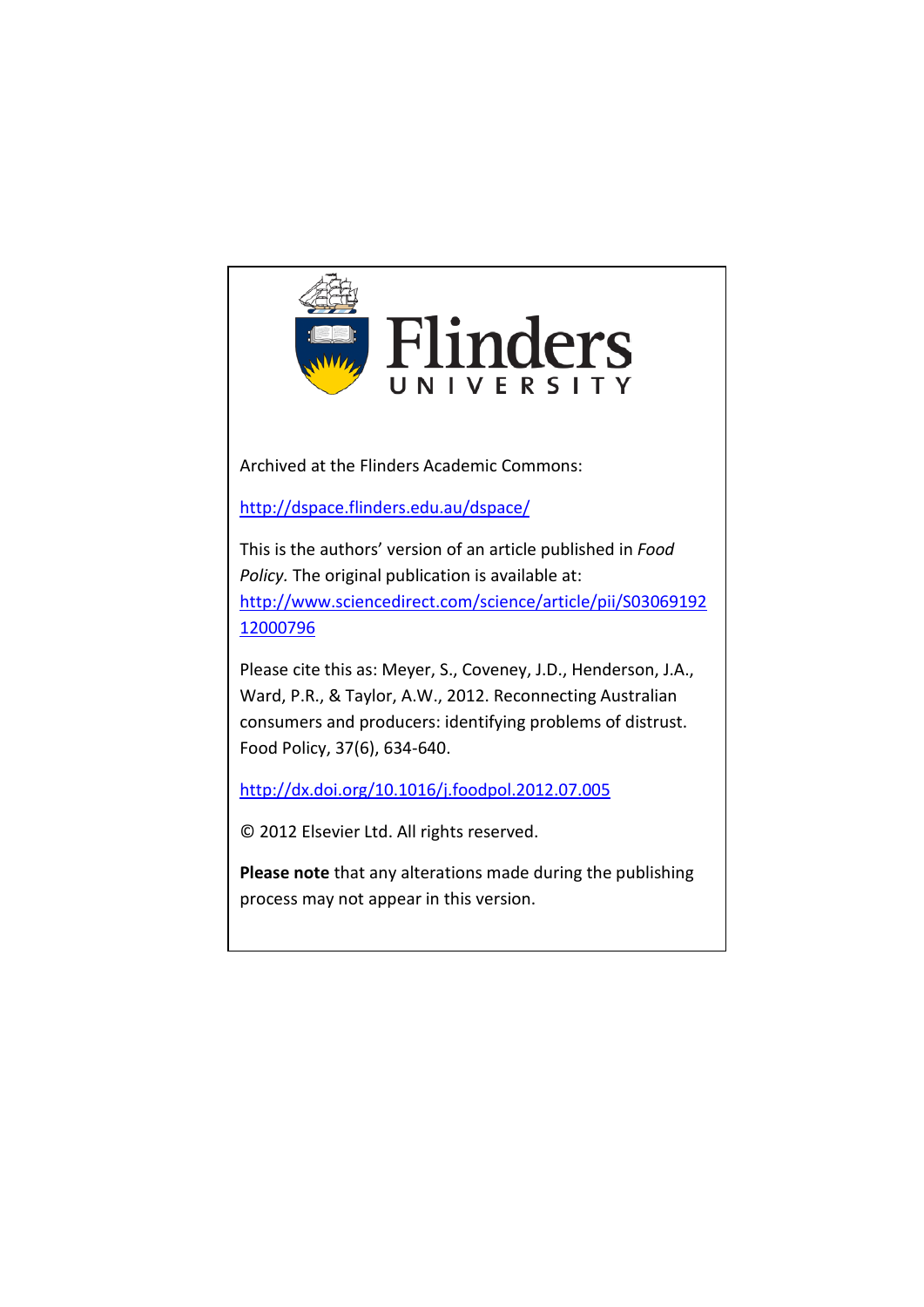#### **Reconnecting Australian consumers and producers: Identifying problems of distrust**

#### **Abstract**

A growing gap between the production and consumption of food has led to a decline in consumer trust in food, and a desire for increased regulation of food. The aim of this study was to investigate the nature of consumer trust in food production and regulation in the wake of shifts in food technology, globalisation and production. Semi-structured interviews  $(n=47)$ were conducted in 2009 with participants living in rural and metropolitan South Australia. Rural participants were more trusting of food production because of their direct experience with producing food than their metropolitan counterparts. Consumers' embeddedness in food production impacts their trust in food. Increasing local food production and consumption may increase consumer trust in food, and decrease consumer dependence on government regulation.

#### **Keywords**

Food; trust; Australia; production; consumption; embed

### **1. Introduction**

The past few decades, consumers have been witness to a shift in the production and consumption of food via increased food miles (Feagan, 2007), food deserts (Coveney and O'Dwyer, 2009), globalisation (Allen, 1999), and the mass production of food (Bildtgard, 2008). Herein, we argue that these shifts have resulted in a growing gap between producers and consumers and consequently, have created a deficit in consumer knowledge and control over the foods they purchase. The large scale economic growth of the production and marketing of food has led to a need for more specialized knowledge regarding food practices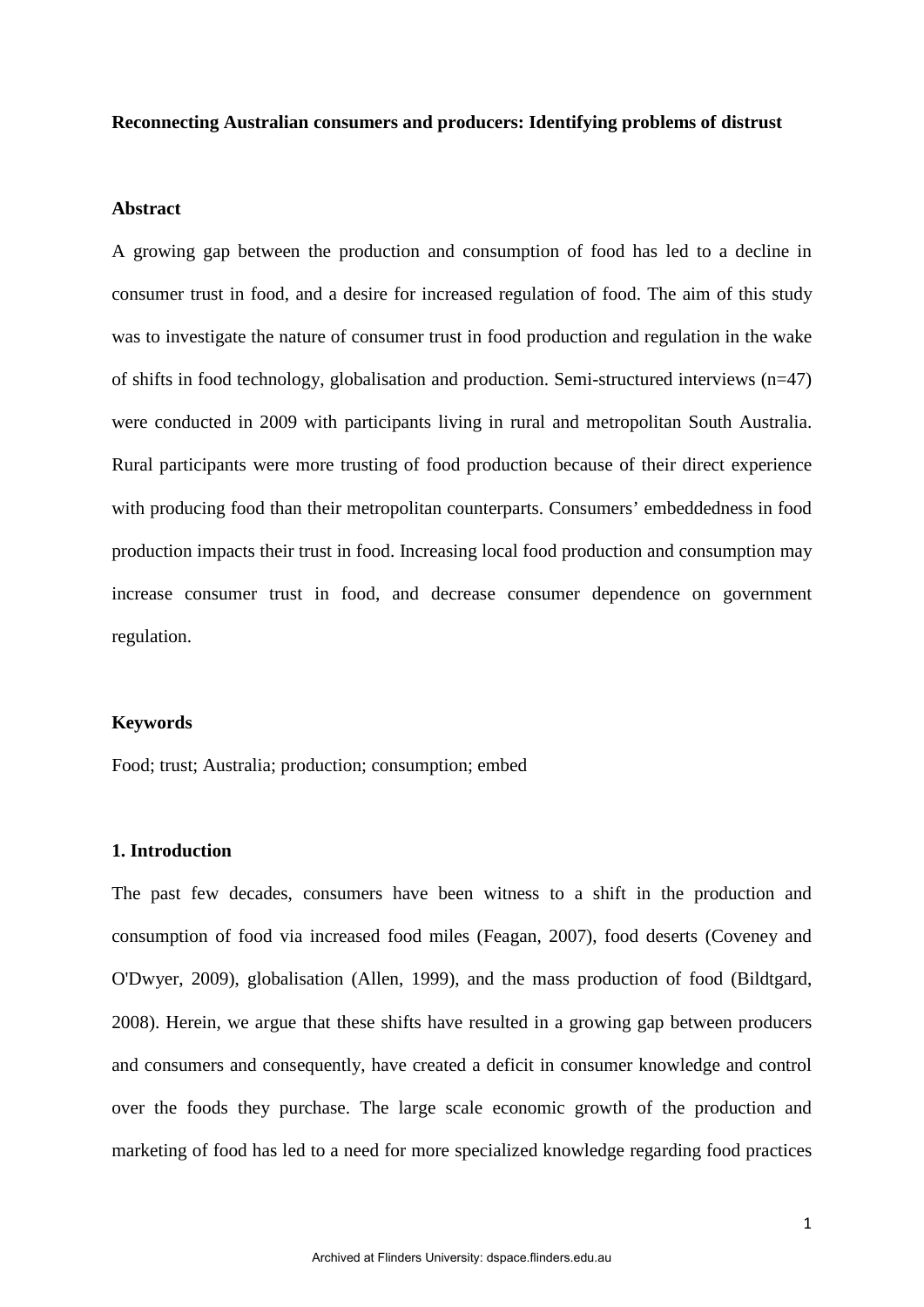(Norberg-Hodge, 2007); specialized knowledge that is often beyond the capacity of lay individuals. Modern society has become more complex and consequently, the choices lay individuals make about food have become increasingly complex: What do we buy? Who do we buy from? Locally or globally? Organic or non-organic? Ethically? Economically? The role of trust in food has become increasingly complex because lay individuals cannot possibly be knowledgeable about all of the underlying issues surrounding food choices (Gaskell et al., 2001). Indeed, Kjaernes (2006, p, 922) argues that:

"the increasingly complex and dynamic character of modern systems of food provisioning, knowledge and regulation has frequently been mentioned as important and characteristic features that lead to unpredictability, fragmentation and contradictions, seen as core features of modern consumption and contemporary issues of trust."

The following article presents results from research investigating Australians' trust in food production. The aim of our research was to examine the nature and dimensions of consumer food trust. To explore this we recruited participants from a wide range of locations and backgrounds. This article reports on results in relation to participants in rural and metropolitan areas. It compares and contrasts views on trust in the food supply and in particular, food regulation, from participants with experiences at different parts of the food chain (proximity to food production). We argue that the changing nature of food production is impacting consumer trust and consequently, health and wellbeing. The data presented also provides support for policy makers and local public health representatives pursuing initiatives to increase local food production.

### **2. Background**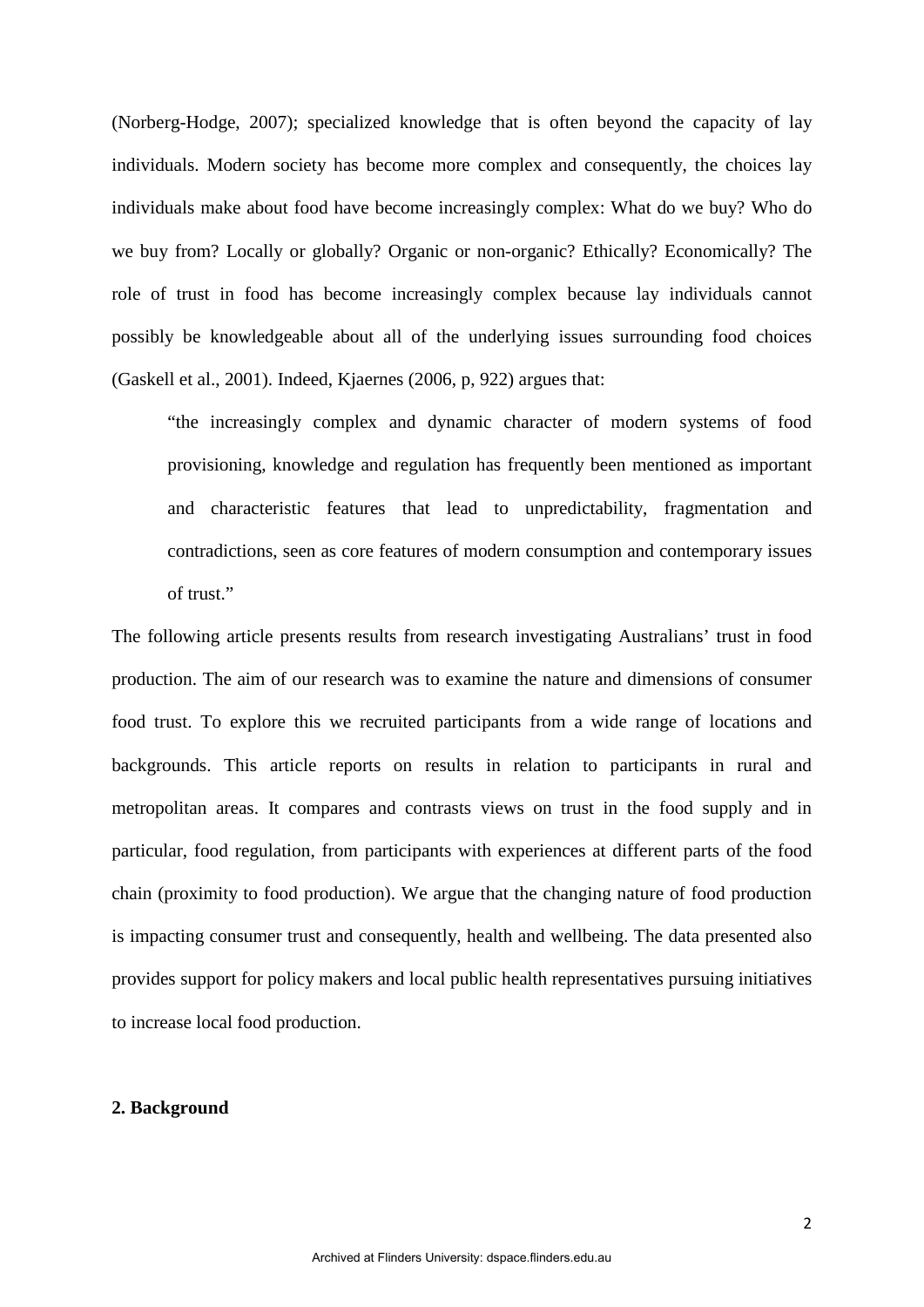Despite the lack of agreement regarding its definition, across social science literature trust is conceptualized as the optimistic acceptance of a vulnerable situation which is based on positive expectations of the intentions of the trusted individual or institution (Dugan et al., 2005; Gilson, 2003; Hall et al., 2001). Theoretically, trust can be understood to be a solution for increasing complexity (Luhmann, 1979), a lack of knowledge (Giddens, 1994; Mollering, 2001, 2006), and is important for the health and wellbeing of society (Ward and Meyer, 2009). Trust is a means of bridging knowledge and uncertainty – in the absence of relevant information, individuals invest trust as a means of making their decisions less complex; the choice to trust is a reflexive (questioning) conscious choice. Thus, an investigation into consumers' trust in food in the wake of the increasingly complex nature of food production is timely.

With regards to food, trust in food production, regulations and safety is a means of assisting consumers to make choices about what to eat amidst the increasingly complex nature of food. For example, an individual may choose to trust the packaging on organic food labels, that it is indeed organic and not just labelled in that way. However, their decision to trust would infer that they consciously and reflexively considered the alternative - that the label was misleading. Their trust suggests that they are aware of the risk that the food may be mislabelled; there is a degree of incomplete knowledge or uncertainty. Nonetheless, their experience with purchasing organic foods that are familiar simplifies the decision to trust the product in the future. Former positive experiences decrease the perceived risk in trusting.

Due to recent shifts in the food industry, consumer knowledge of food production has decreased. A lack of knowledge and control regarding food choice makes it difficult for consumers to act *reflexively* with respect to trust. For example, if a consumer does not have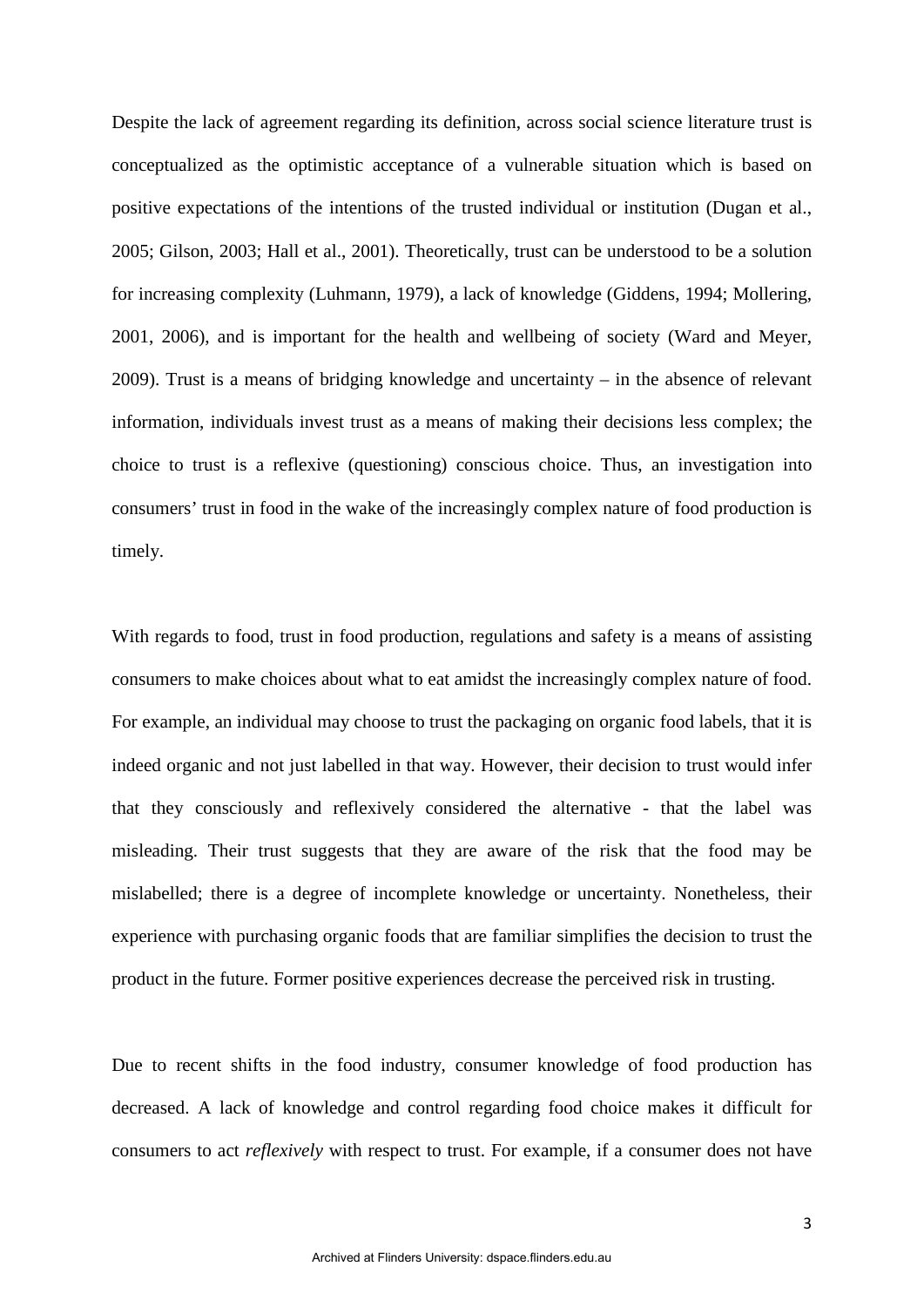the capacity to question the labelling of organic foods, they cannot in theory, be trusting but rather, they are confident or dependent (Barbalet, 2009; Luhmann, 1988). Of concern is that for a proportion of individuals, the lack of knowledge and control may lead to dependence on food producers and regulators because in the absence of food autonomy, one does not even have the capacity to choose to (dis)trust (Lupton, 1997; Meyer and Ward, 2009; Ward and Coates, 2006). That is to say, it is far simpler for consumers to relinquish responsibility than address food issues about which they have little knowledge or control.

It may be argued that a proportion of lay individuals do, indeed, actively make reflexive decisions with regard to food choice. These decisions can be witnessed in the form of a rejection of certain forms of production (for example, rejecting GM (Costa-Font et al., 2008)) or through choosing alternative forms of consumption (for example, buying locally, choosing vegan or vegetarian lifestyles) (Giddens, 1991). Moreover, people act reflexively when they choose to reject or ignore professional or 'expert' advice regarding food choice (Dixon and Banwell, 2004).

Allen (1999) has argued that the lack of communication and growing gap between producers and consumers has led to a distinct disembeddedness. Disembeddedness has been described as a process by which localisation and familiarity with social systems and material objects are decoupled (Dixon and Banwell, 2004). Giddens (1991) notes that one result of the disembedding of social life is knowing something without being directly involved or understanding what is happening. It could be argued that this is exactly what has happened with the food supply.

Indeed, food chains are made up of complex networks that include various companies involved in producing, processing and retailing products (Fritz and Fischer, 2007) which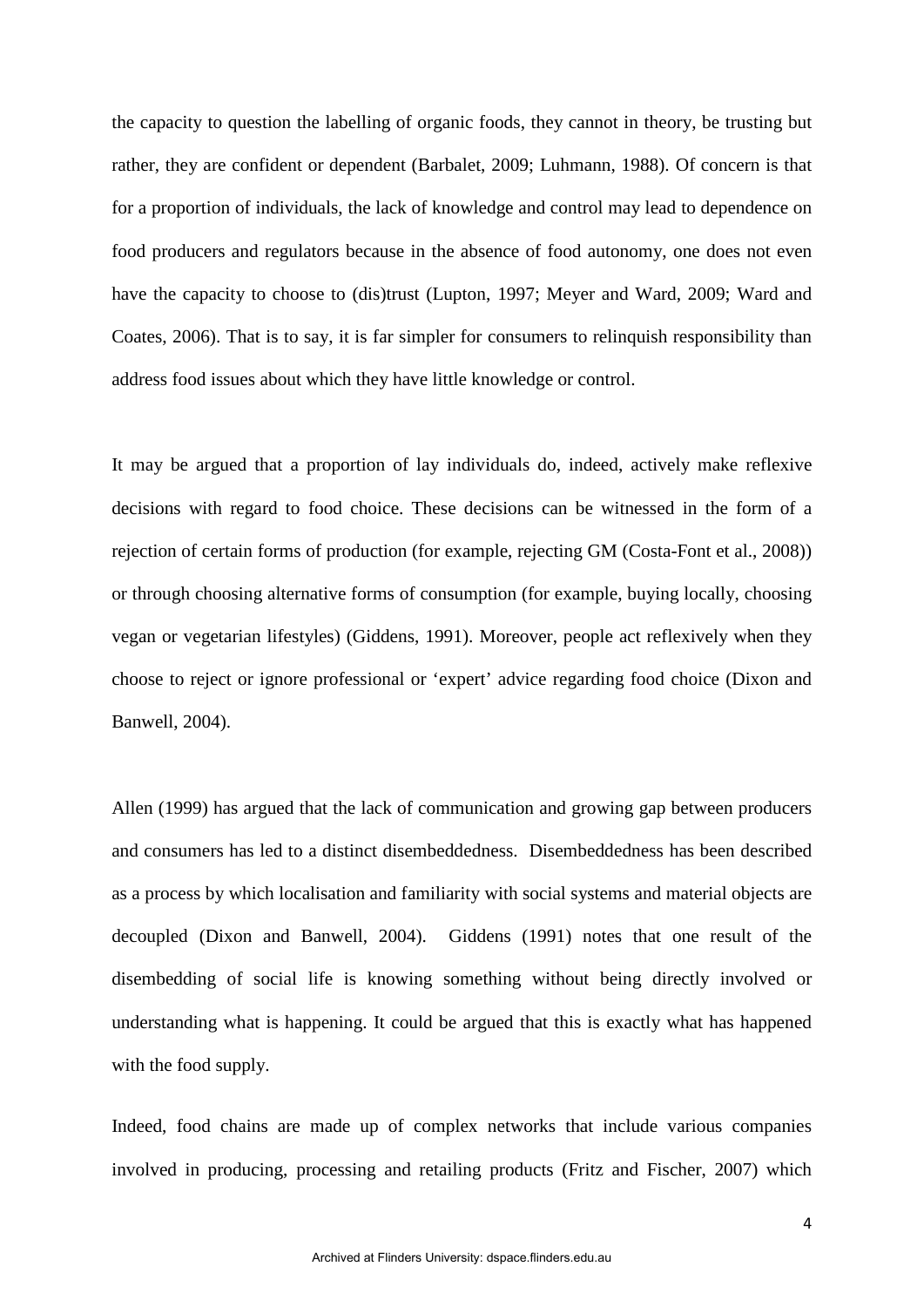makes interaction between the producers and consumers difficult. Feagan (2007, p, 38) argues that "as food chains become stretched further and in more complex ways across space, we experience both the physical and psychological displacement of production from consumption, and all of the other disconnections and disembedding which follow in that stead." The disembedded nature of producer/consumer relationships are compounded by the differential knowledge of lay and experts regarding food causing anxiety in lay individuals who lack an understanding regarding food safety and production (Hansen et al., 2003).

Herein, we argue that the re-embedding of consumers in the food supply as a whole is necessary to reduce consumer dependence and increase consumer capacity to reflexively (dis)trust in food production and regulation. Following, we present the methods and results of our study, moving on to discuss consumer embeddedness in the food system and the role it plays in consumer trust. Finally, we discuss the practical implications of our results for reembedding consumers in the food supply, and increasing trust in forms of regulation.

### **3. Methods**

Data for this study were collected through 47 semi-structured interviews. Participants were aged between 18 and 65 years and chosen on the basis of being the primary shopper for the household as earlier research suggests that these people are more likely to consider the safety and quality of their food (Coveney, 2006). The study used purposive sampling techniques to attract participants who have experience of the phenomena under examination and are regarded as information rich (Patton, 2002). Popay et al. (1998, p, 346) argue that one of the markers of quality in qualitative research is sampling via relevance; that is choosing a sample which produces "the type of knowledge needed to understand the structures and processes within which the individuals or situation are located." The sample for this study was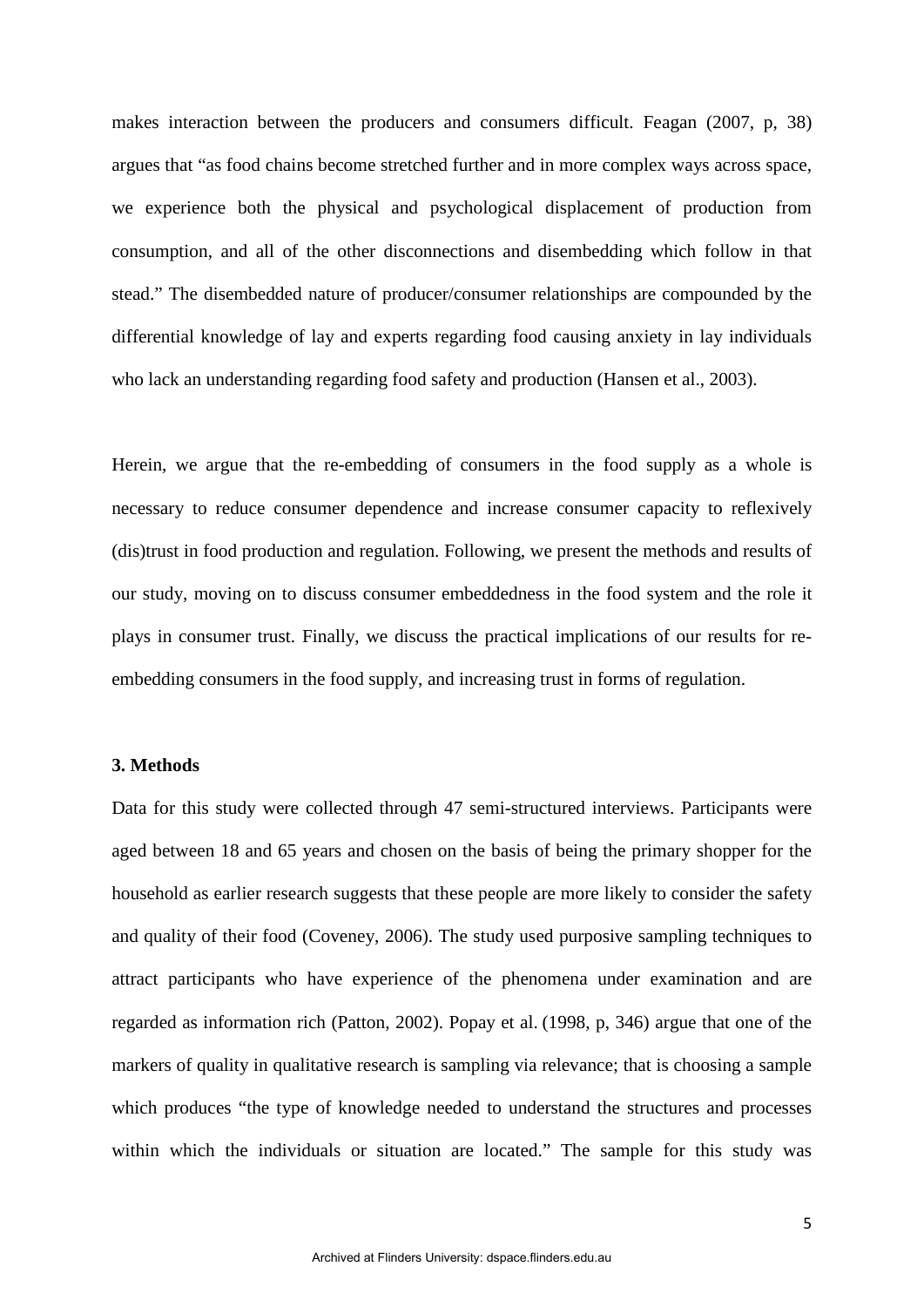structured by location, age and gender. Participants were sought from three locations: from the high socioeconomic status (SES) eastern suburbs  $(n=17)$  and low SES southern suburbs of Adelaide (n=16) with a third group of participants drawn from rural South Australia  $(n=14)$ . The sample was structured by location as existing research suggests that reflexivity is stratified by class (Lupton, 2003; Shilling, 2002; Ward, 2006; Ward and Coates, 2006). Rural participants were sought as their physical access to food outlets is more limited, and their familiarity of, or direct experience with, primary food production more extensive. Four rural participants were recruited from areas surrounding Adelaide and ten from the mid North of South Australia, a region approximately 230 kilometres north of Adelaide.

Participants were primarily recruited from the electronic white pages (an electronic record of listed phone numbers). However, this was skewed towards homeowners and renters, so younger participants were purposively recruited through flyers on campus at Flinders University (followed by snowball sampling from the initial younger participants). Participants from farming families in rural South Australia (n=7) were also purposively recruited through snowball sampling as initial interviews indicated that these participants were sceptical about the over regulation of food production. In order to further investigate this theme, interviews continued until saturation (Morse, 1994).

The interviews were of approximately one hour duration and addressed issues of food choice; information about food; food safety; governance of food; trust in institutions and overall level of trust in the food supply. The study sought to interrogate theories of trust through examining the role of reflection in consumer trust in the Australian food supply. The data for this article are primarily drawn from discussions of trust in governance of the food supply and demonstrates differences in reflexivity between rural and urban participants. The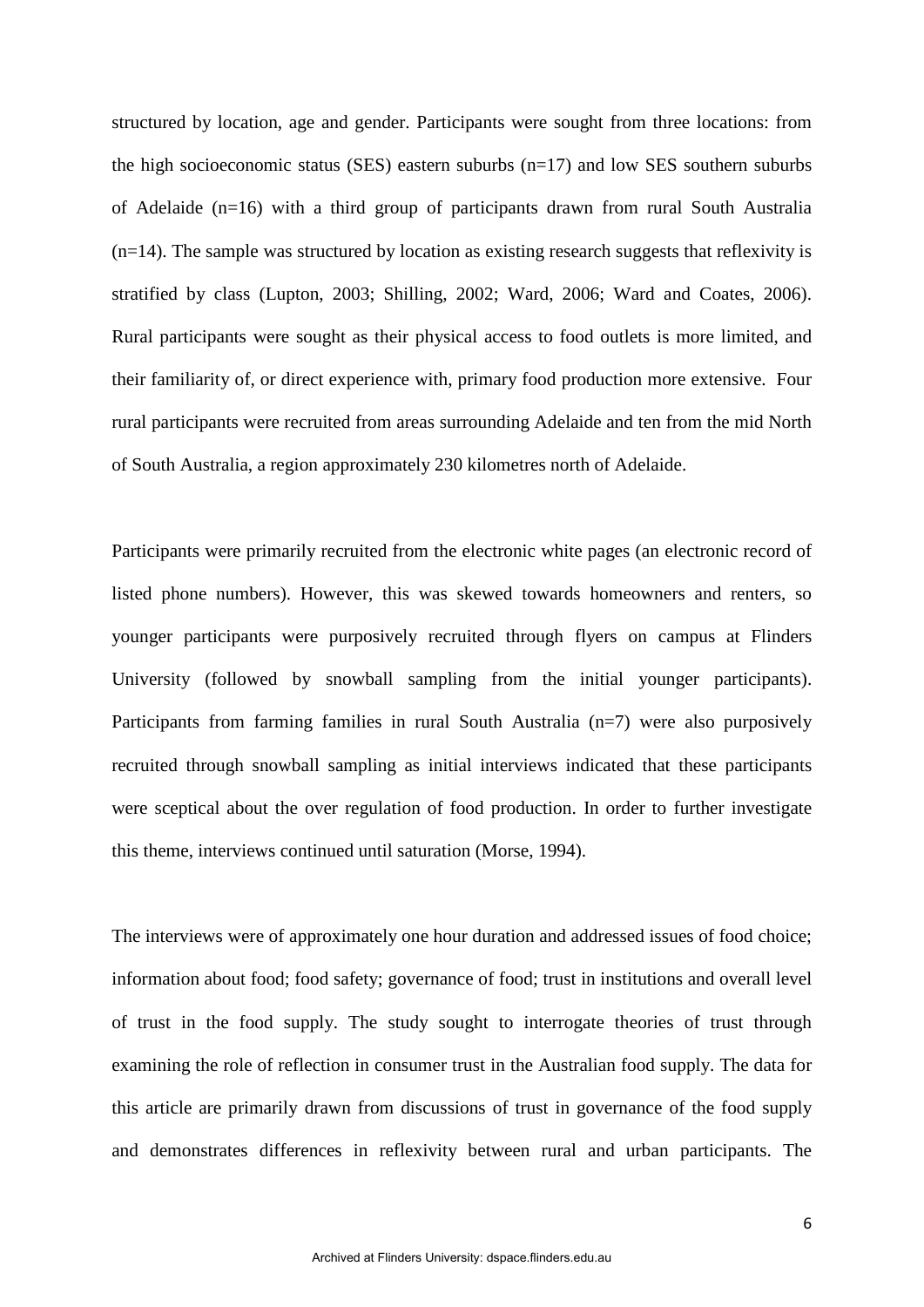interviews were audio-taped and transcribed verbatim. Data were analysed using techniques from grounded theory, which seeks to provide a depiction of reality through allowing the theory to emerge from the data. The data were initially coded using open codes which identify concepts and their properties and later subject to axial coding which makes links between the concepts (Strauss and Corbin, 1998).

## **4. Results**

Table 1 provides a demographic comparison of metropolitan and rural participants. As evident in the table, the groups are comparable by gender and level of post secondary education, although a greater proportion of rural participants have undertaken vocational and technical qualifications rather than university qualifications. The samples differ however, in relation to age and household income. The rural sample is skewed towards older participants and the majority of rural participants (81%) had household incomes of \$44,999 or less in the last year. Income levels may reflect the extent of involvement of farming families who are asset rich but have little disposable income and may also reflect the impact of ongoing drought at this stage.

|               | Metropolitan | Rural   |
|---------------|--------------|---------|
|               | $N=33$       | $N=14$  |
|               |              |         |
| <b>Gender</b> |              |         |
| Males         | 8(24%)       | 4(28%)  |
| Females       | 25 (76%)     | 10(72%) |
|               |              |         |
| Age           |              |         |
| 18-29 years   | 8(24%)       | 2(14%)  |
| 30-39 years   | 7(21%)       | 1(7%)   |
| 40-49 years   | 9(27%)       | 4(29%)  |

**Table 1: Demographic characteristics of rural and metropolitan participants**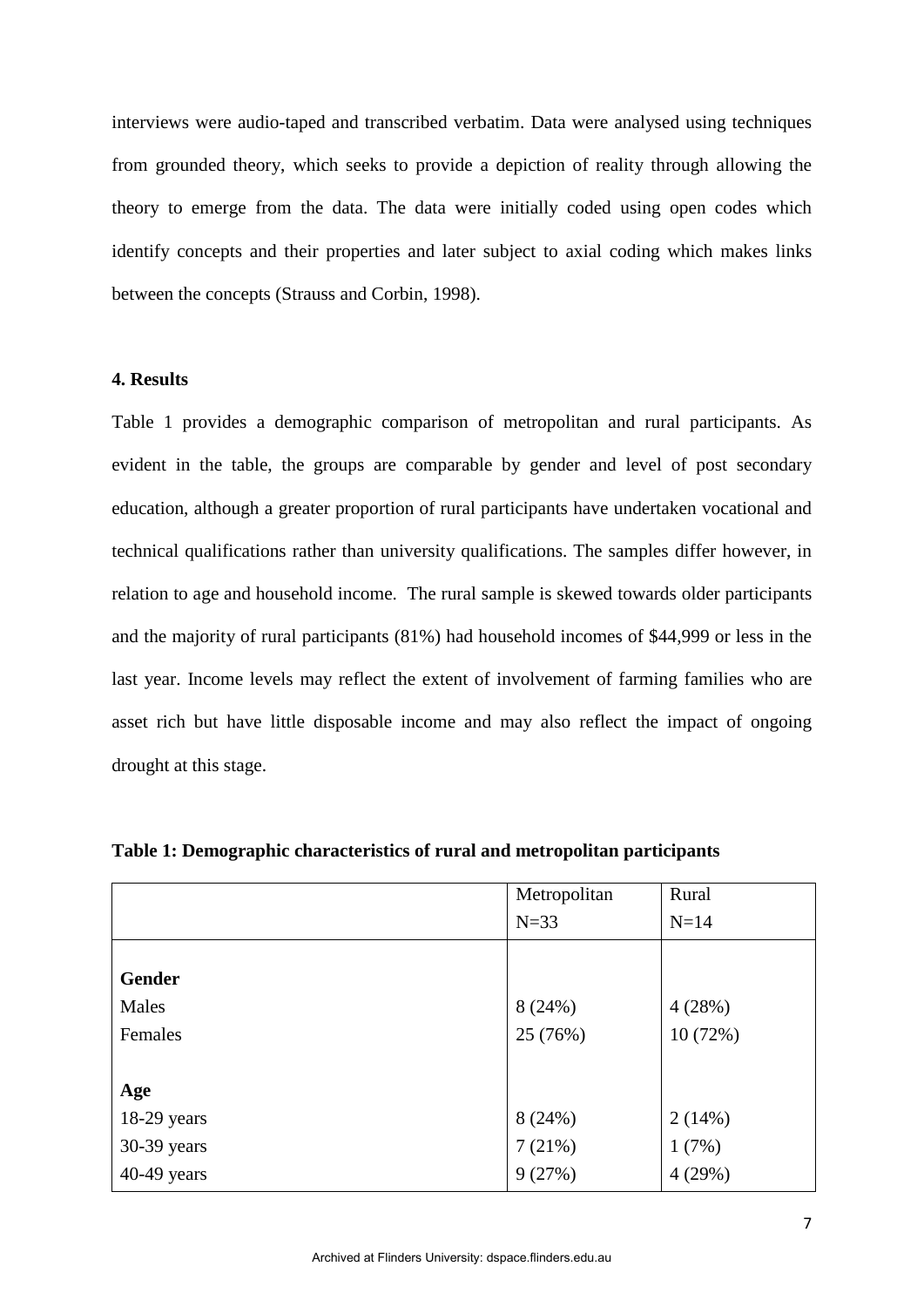| $50-59$ years                               | 6(18%)   | 6(43%)     |
|---------------------------------------------|----------|------------|
| $60-65$ years                               | 3(9%)    | 1(7%)      |
|                                             |          |            |
| <b>Highest level of Education completed</b> |          |            |
| University                                  | 12 (36%) | 3(21%)     |
| TAFE or technical qualifications            | 8(24%)   | 5(36%)     |
| Secondary                                   | 12 (36%) | 6(43%)     |
| Primary                                     | 1(4%)    | $0(0\%)$   |
|                                             |          |            |
| <b>Household income</b>                     |          |            |
| 0-14,999                                    | 3(11%)   | 3(27%)     |
| 15,000-29,000                               | 1(4%)    | 3(27%)     |
| 30,000-44,999                               | 4(14%)   | 3(27%)     |
| 45,000-59,999                               | 1(4%)    | $0(0\%)$   |
| 60,000-74,999                               | 6(21%)   | $1(9.5\%)$ |
| 75,000-89,999                               | 3(11%)   | $1(9.5\%)$ |
| 90,000-104,999                              | 5(18%)   | $0(0\%)$   |
| 105,000-119,999                             | 1(4%)    | $0(0\%)$   |
| 120,000-134,999                             | 1(4%)    | $0(0\%)$   |
| 135,000-149,000                             | $0(0\%)$ | $0(0\%)$   |
| \$150,000 or more                           | 3(11%)   | $0(0\%)$   |

Our results demonstrated some differences between the views of rural participants and metropolitan participants concerning food regulation and legislation, with rural participants demonstrating greater knowledge of and reflexivity with regards to food regulation. We present the results by reporting separately on each group of participants. We then compare and contrast the results from each group to highlight the salient points. The perspectives of rural participants are given first.

# **4. 1 Over regulation and expertise**

A feature of the interviews with rural participants was the notion of 'over regulation', and a number of rural participants thought that regulation had become overwhelming. As one participant put it, in relation to food regulation, "I think they've [government] got a bit too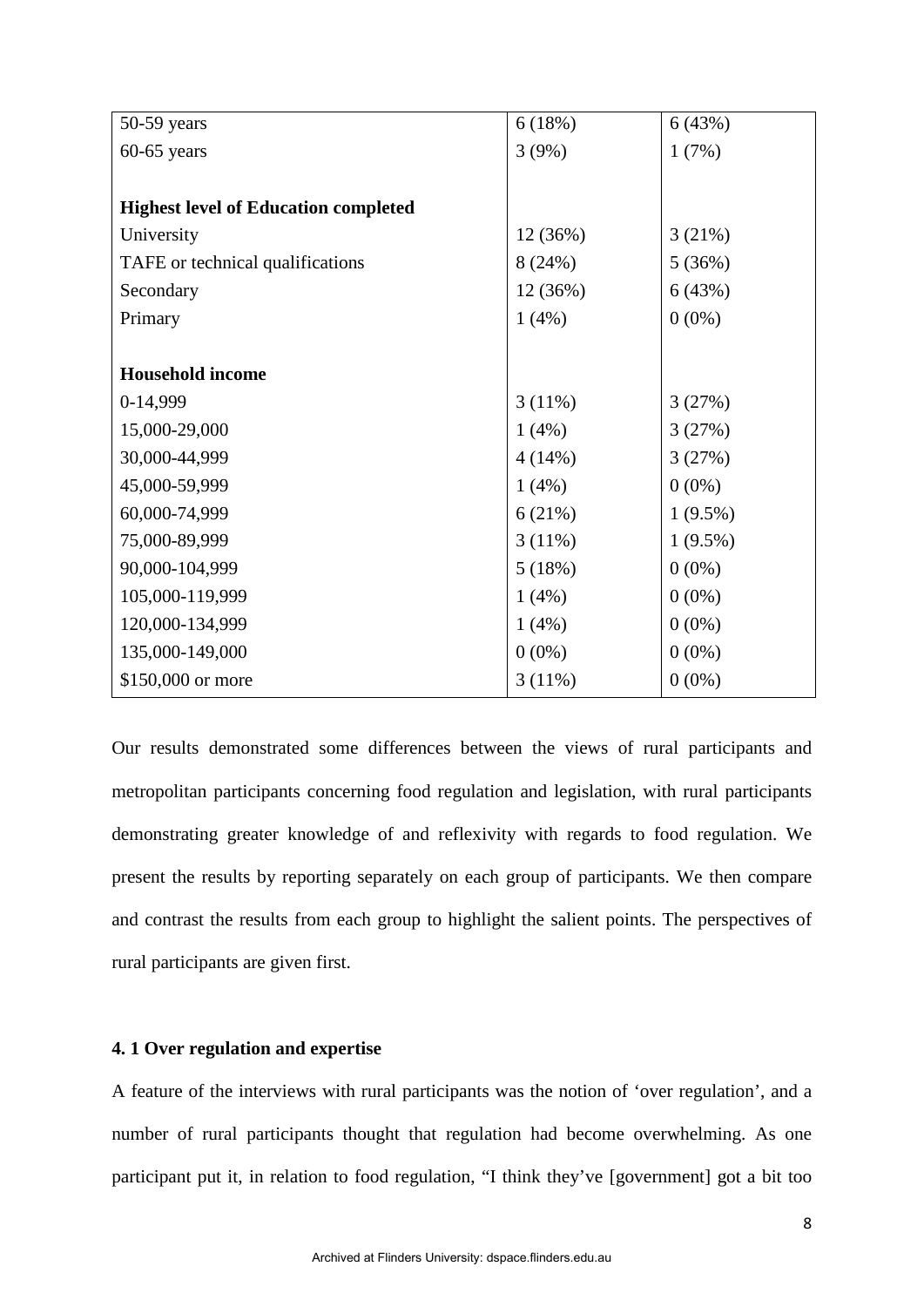carried away" (J40 rural; male). When asked to explain, he outlined a conversation in which a local grocer indicated that food regulation prevented him from selling cut watermelon. He continued:

I think they probably needed to keep an eye on it [food regulation] but they've gone in too far. Yeah if they can't buy half a watermelon and stuff like that I think generally

that – most of that's fairly safe; everybody else buys it in halves. (J40 rural; male) Rural participants also made reference to the ways in which regulation or expertise took priority over tradition – the ways in which things used to be done – and, in so doing may have diluted trust people had in each other:

We have all had to do a little [food handling] course where once upon a time you could run a casserole luncheon and have everybody come. Now you have to meet certain criteria for the kitchen, and who brought it and you have to place labels on it saying what was in it [...] you would hope that wouldn't take away from the quaintness of being able to buy local by having it so regulated. (J32 rural; female)

The reference here to the threat regulation posed to charm ('quaintness'), where people were included ('have everybody come'), typified the viewpoint of rural participants. The extract speaks to a belief in a world – earlier times - where trust in others played a role in food provision. It is not difficult to see here an example of the ways in which local food practices embedded people in an environment of trust and reciprocity, the very features which a more modern food environment lacks (Enticott, 2003).

### **4. 2 Direct experience, own judgement and commonsense**

There were frequent references by rural participants to the notion of local decision making and using one's own judgement. The idea that lay experiences now take second place to socalled 'expert information' was evident in the discussions with rural participants. The direct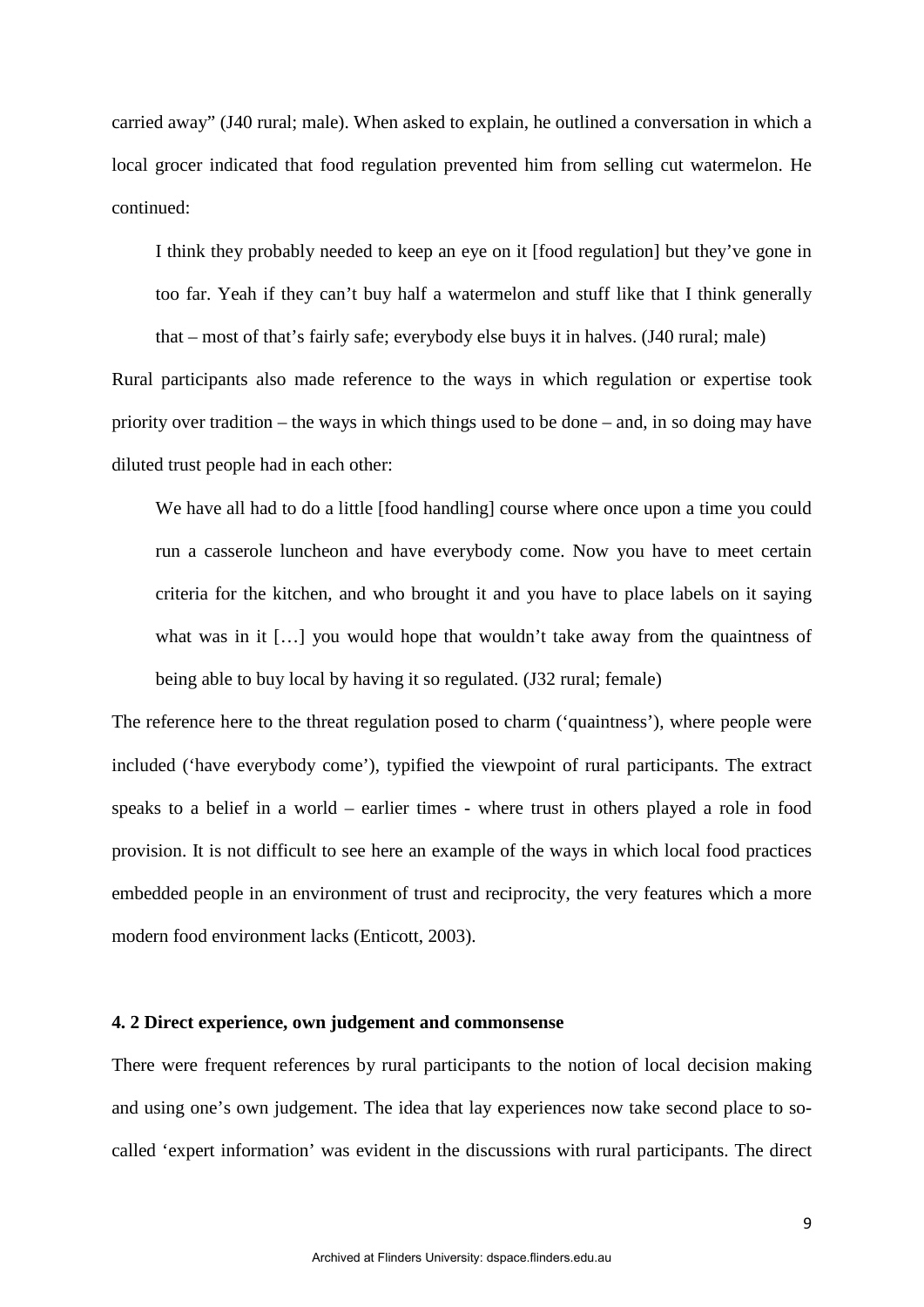contact participants had with the production end of the food chain provided them with a sense of trust and assurance built on know-how and commonsense. If we understand trust be a solution to a lack of knowledge or control, it may also be that these groups of participants do not need to trust because of their contact and knowledge of food production. This had now been usurped in favour of expert advice.

Interviewer: Do you think these things need to have all these rules and regulations?

It's a bit hard to tell, isn't it, because commonsense seems to have gone out of the window with a lot of people. (J40 rural; male)

The reliance on commonsense – and indeed other senses - was brought out by one rural participant who said:

If it's meat you can see and look at it and know – and smell – whether it's turning or whatever but I think a lot of products like cheese, if it's the best before and it's not mouldy or anything like that it's fine. There's nothing wrong with it. I grate it up and put it in the freezer. (J44 rural; female)

For another rural woman who relies on:

… trial and error; I can see they don't go off so I haven't – and I'm cautious with that so I haven't had anything that has caused us troubles. (J42 rural; female)

Some rural participants had direct experience of primary food preparation, such as butchering their own meats, and reflected on the trust they had in those practices in relation to the current need to follow more strict practices.

Interviewer: So when they were killing meat when you were a kid did they take all sorts of precautions around the meat?

Oh hang no. No, but we never got poisoned or anything. So sometimes I really do think, with our regulation, that we are over-regulated with our safety because little kids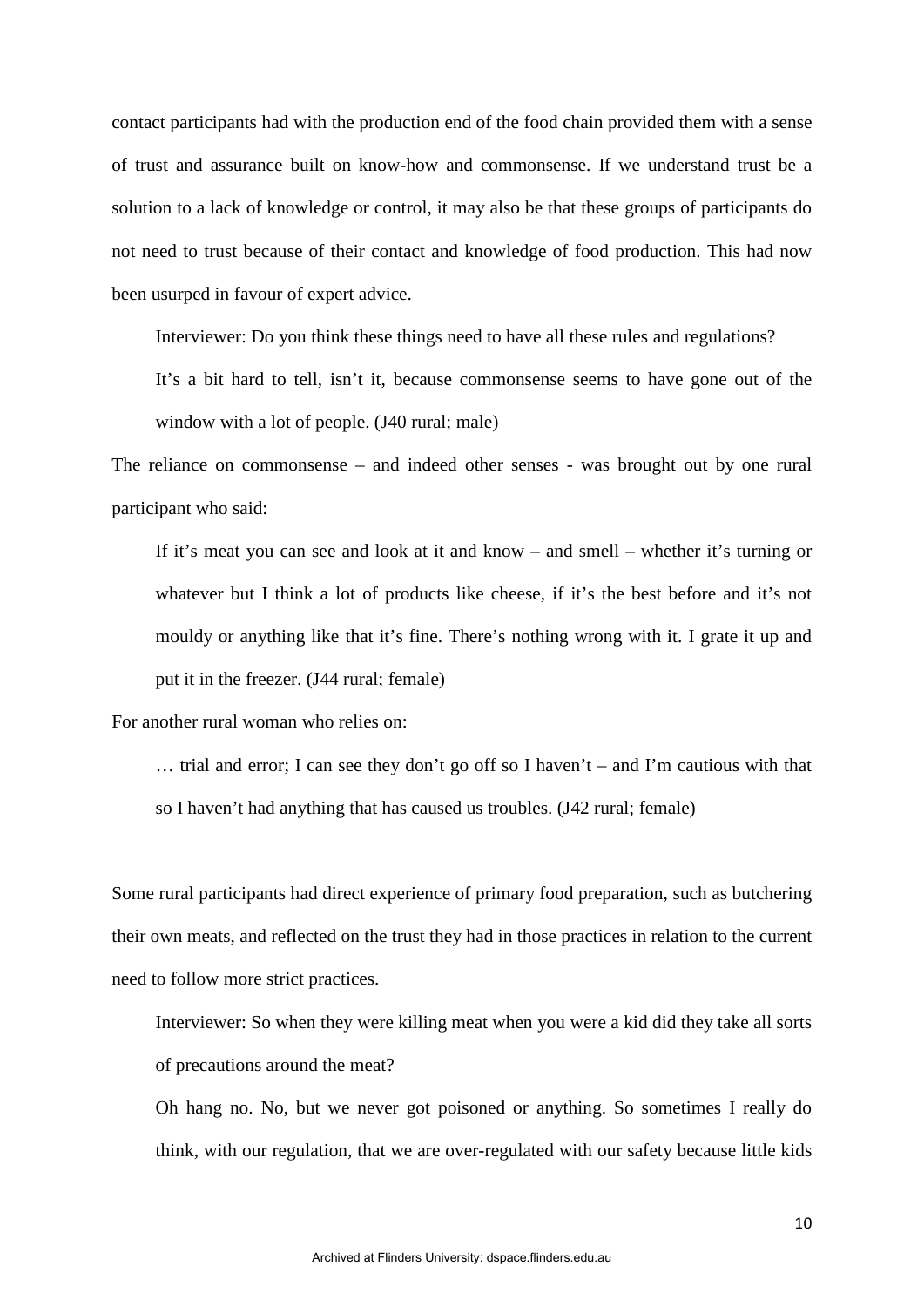are not going to have a chance to be immune to – you've got to have a certain amount of dirt. (J41 rural; female)

Familiarity of food production also positively impacted many rural participants' trust in the food supply by virtue of them having experienced directly the ways in which regulation forced particular checks and balances. For example, when asked about trust in government, one rural participant from a farming family replied:

Well, you have – because it's so hard to do everything these days without all the red tape, I sort of – I suppose in my mind I expect certain standards because you know what it had to go through. (J42 rural; male)

This sentiment was echoed by a woman who worked in a supermarket in rural South Australia who argues that "because they've become stricter I think that you should feel safer" (J33 rural; female).

An appreciation of "red tape" and "knowing what it had to go through" mentioned above appears to provide a measure of trust in a system in which food standards and associated practices have to be adhered to. However, while the red tape does suggest to this consumer that food standards do work to make food safe, the participant's statement may also be interpreted as one that suggests that food is over-regulated.

However, the negative effects of too much regulation of food were also mentioned by some participants, using the example of a more hygienic food supply that was not fully optimising health and wellbeing. As identified above, for some rural participants a lack of exposure to food risk is viewed as potentially detrimental to health:

We've got also that other side of it where we're so paranoid about eating something that's out of date or that hasn't been monitored properly that we actually are getting less resistance from bacteria and that we've killed so much bacteria in our hospitals and things that we've got these super bugs and they've bred up, basically because we've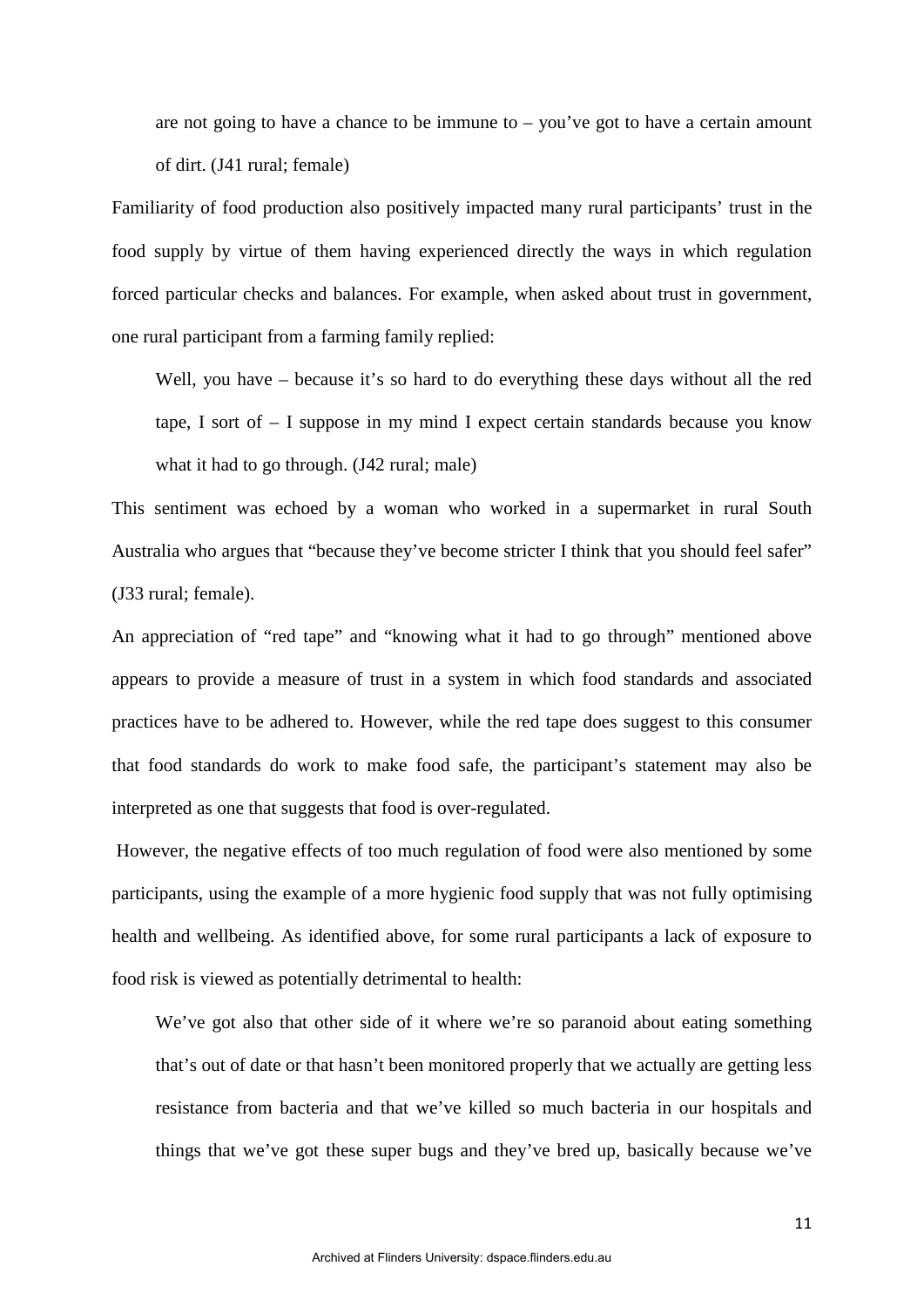been so paranoid about a bit of dirt or a bit of date. A lot of our previous generation were a lot stronger and a lot [more] tolerant about their foods than what we are. (J44 rural; female)

Another rural participant commented on the ways in which local, individual food providers used to be trusted, but this has been taken away by regulation.

…just an example: you used to be able to buy milk from a farmer but you can't do that unless they have a licence; just little things like that. (J33 rural; female)

The appreciation of the quality of food because of a recognition and direct experience of 'all the red tape' provided many rural participants with a belief that the food supply was to be trusted. This belief in the probity of the food system by rural participants is in direct comparison with the suspicions held by metropolitan participants whose views are reported below.

Metropolitan participants, in contrast to rural participants, generally voice a lack of overall trust in the food system, and raised concerns about the need for tighter regulation and surveillance. This was in not only in relation to the food practices themselves, like food handling, but also in terms of making sure that rules and regulations were translated into actual practice by manufacturers.

## **4. 3 Need for policing**

The idea that the safety and quality systems in the food supply were only as good as the monitoring and surveillance that kept them honest was frequently mentioned by metropolitan participants.

It's certainly regulations need to be tightened up. And I guess the manufacturer is only do what is, he's not breaking any laws he's not breaking any rules, he's just using the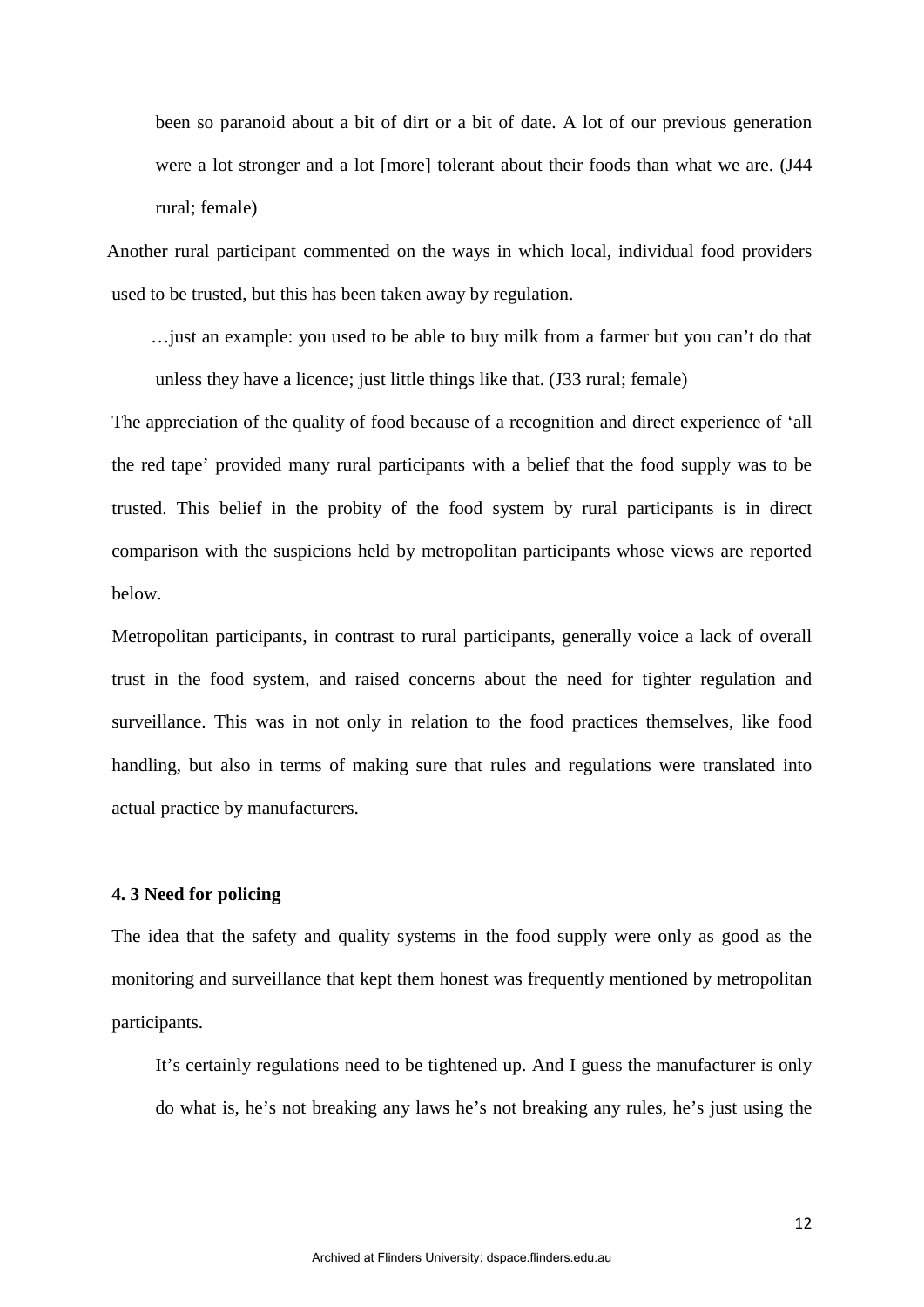laws to suit his purpose, to sell the product. That's all they care about is selling the product. (J15 metro; male)

There was also a common belief in metropolitan participants that while government involvement was crucial, having the regulation and legislation is one thing, but enforcing and policing it is something else.

You know, it's all very well you can write a piece of legislation but if you don't have the backup to it, it's not going to work as well as it should. (J09 metro; female)

I think it's gotta be about the way it's written. I mean very hard to police. (J15 metro; male)

Well I trust them to put the policies into place, but as to how far those policies and procedures are followed and what yeah no I don't know, I can't really comment on that. (J10 metro; female]

I mean they can always put the guidelines down but they're only going to work if you've got somebody who follows them up to make sure that they happen. So they can do all the guidelines in the world that they want but they've got to have people out there to enforce it. (J27 metro; female)

While for rural participants, there was a strong sense of trust in other people involved in the food supply and in a personal capacity to judge the safety of food, metropolitan participants held different views. For example, one participant doubted the integrity of others to do the right thing:

You know so I think it's some of that is individual sloppiness too opposed to, you can have all the best laid rules in the world but if the people don't follow them you know. (J10 metro; female)

Thus in contrast to the rural participants in our study who were more trusting of others and their judgement, metropolitan participants conveyed a level of suspicion of the role and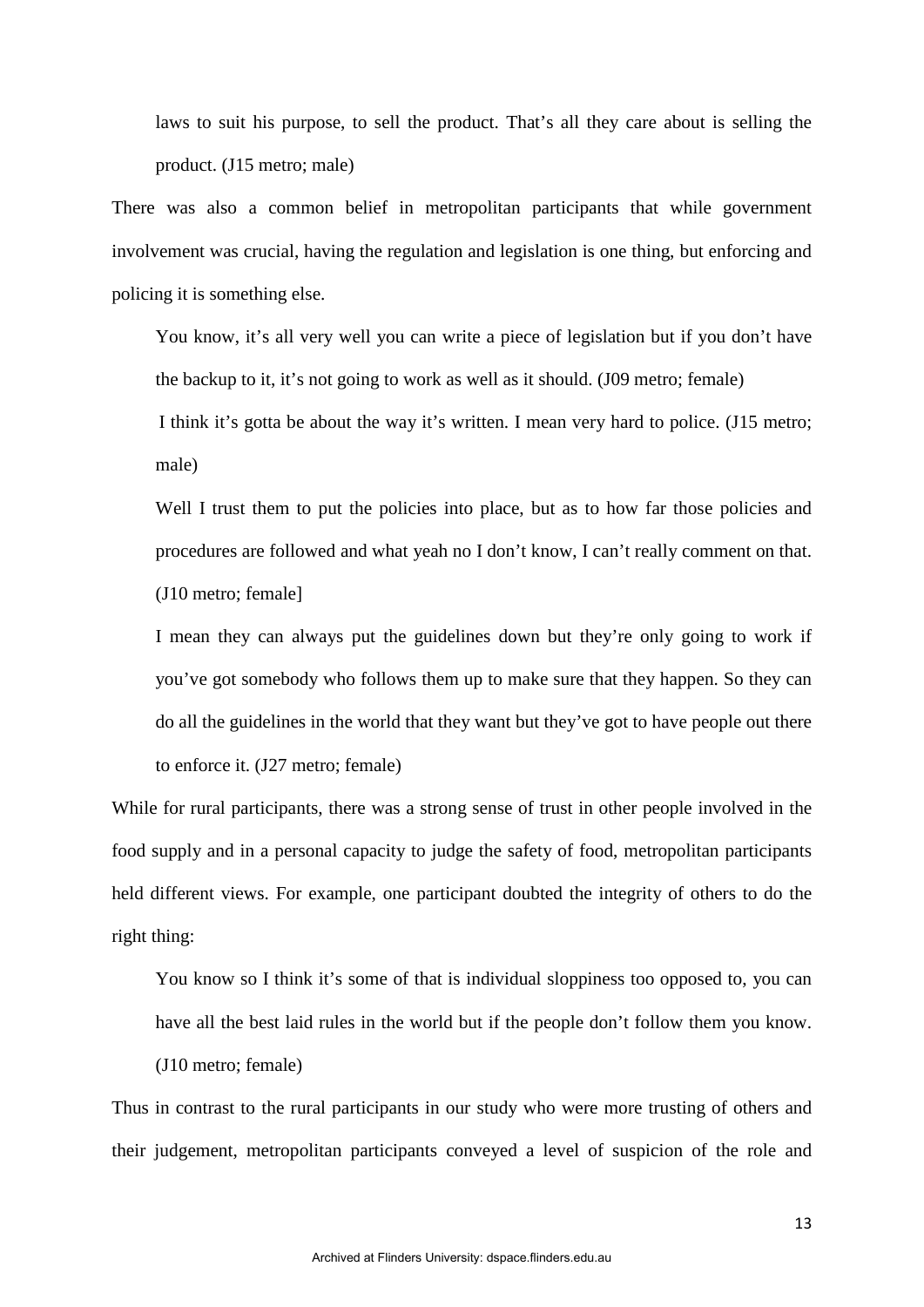involvement of other participants in the food systems, whether these were associated with food production, manufacturing and retail.

Some metropolitan participants hinted at the ways in which farming practices in Australia may not be world standard and raised questions about the use of various inputs into the food supply.

Yeah, I don't have a real, no, it does bother me from time to time when you hear about pesticides that are still being used here, they've been banned in America for 30 years and things like that and you think, yeah why would that be. That's a bit odd. So, but then I don't know if that's true you know, it may or may not be true. (J24 metro; female)

Concerns were also raised by some metropolitan participants about the role of government in regulating food additives. One participant states for example:

We read a quite an interesting article on that, that it [aspartame] causes a symptom for multiple sclerosis and many, many thousands have been treated for MS and the symptoms disappeared when they stopped drinking Diet Coke or Diet Pepsi and I said why the Australian government allows that chemical to be used is beyond me (J17 metro; female)

In summary, there appears to be a difference in responses from rural and metropolitan participants in our study in relation to consumer trust and food. Metropolitan people argue for more regulation which assumes a lack of trust in themselves and other people (hence the need to regulate) and an alienation from the systems. They are more dependent on the government for regulation and safety of food production. Metropolitan participants were more likely than rural participants to register a suspicion and discuss the need for tighter regulation, and the importance of policing of legislation. There was a greater emphasis in metropolitan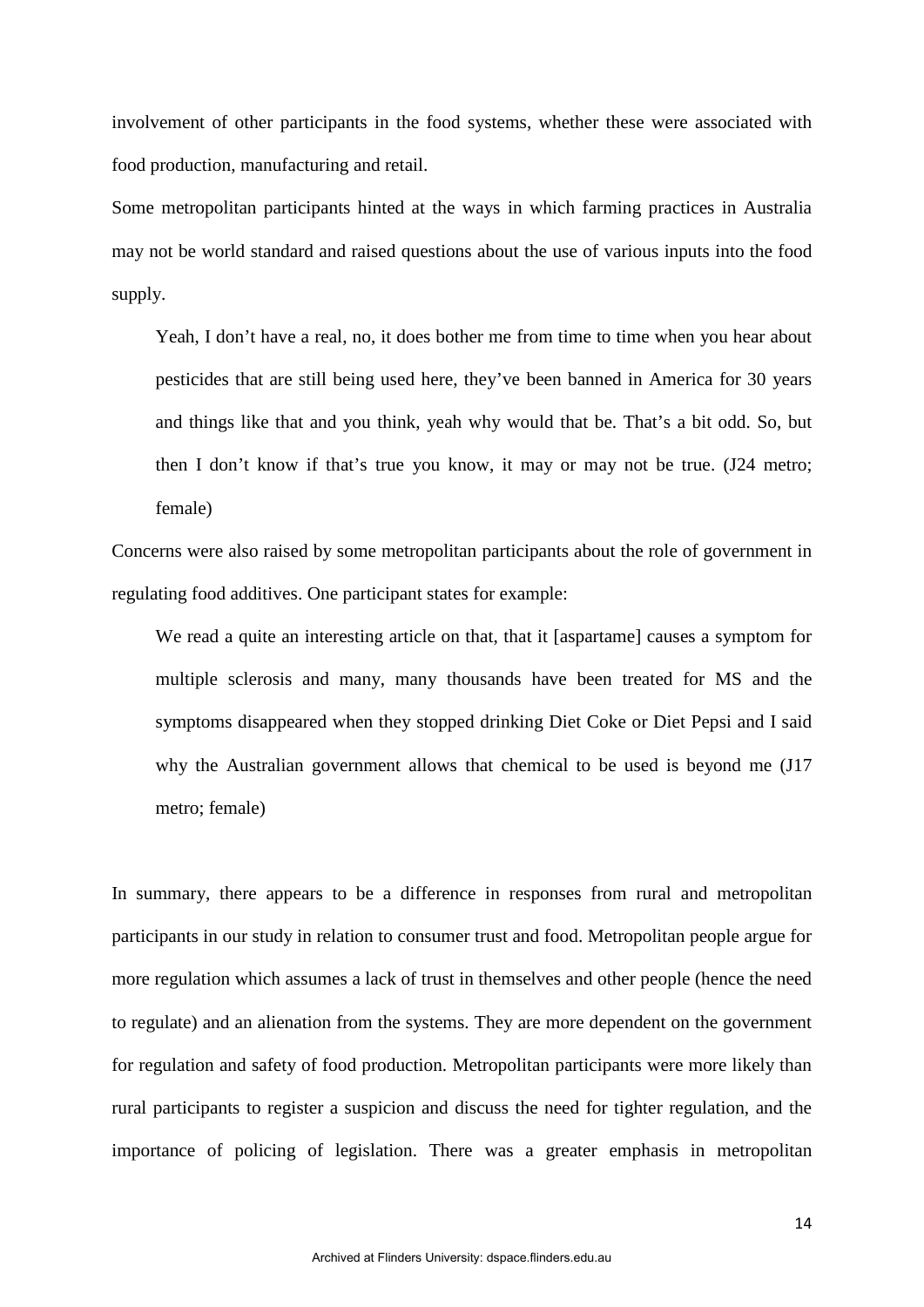participants on trust arising out of a well-regulated system that was carefully policed and monitored. Conversely, rural participants on the whole were more likely to invest in local producers of food and in their own capacity to use sensory information in judging the safety of food. Rural participants argued that they trust themselves and others around food safety and do not put as much reliance or trust in government as the metropolitan participants. In contrast to metropolitan participants, the rural participants believed that government was overdoing regulation and being heavy handed, and that regulation was getting out of control. For rural participants, trust was likely to come from one's own common-sense, or local networks and resources, some of which had been threatened or even taken away by government regulation and legislation.

## **5. Discussion**

Rural participants, while more reticent about voicing the necessity of government regulation and legislation, were likely to be more sanguine about the trust in the food supply. For many, it was their direct experience of producing food, processing food and abiding by rules and regulations that governed food production ("red tape") that provided them with assurance and confidence in food quality and integrity. In other words, engaging with government requirements ('red tape') was in itself a trust-building experience. The belief that things had become over-regulated was common in our rural sample particularly among primary producers. For them, not only was regulation unnecessary, but could be potentially damaging to trusting relationships between people in small communities, where sharing food was often used in community functions, but also to the health of individuals, because of a belief that a 'bit of dirt' was important to building resilience and stamina in children. Alternatively, metropolitan participants suggested that more regulation is necessary to increase the safety and quality of food which may indicate a lack of trust in food production, or a dependence on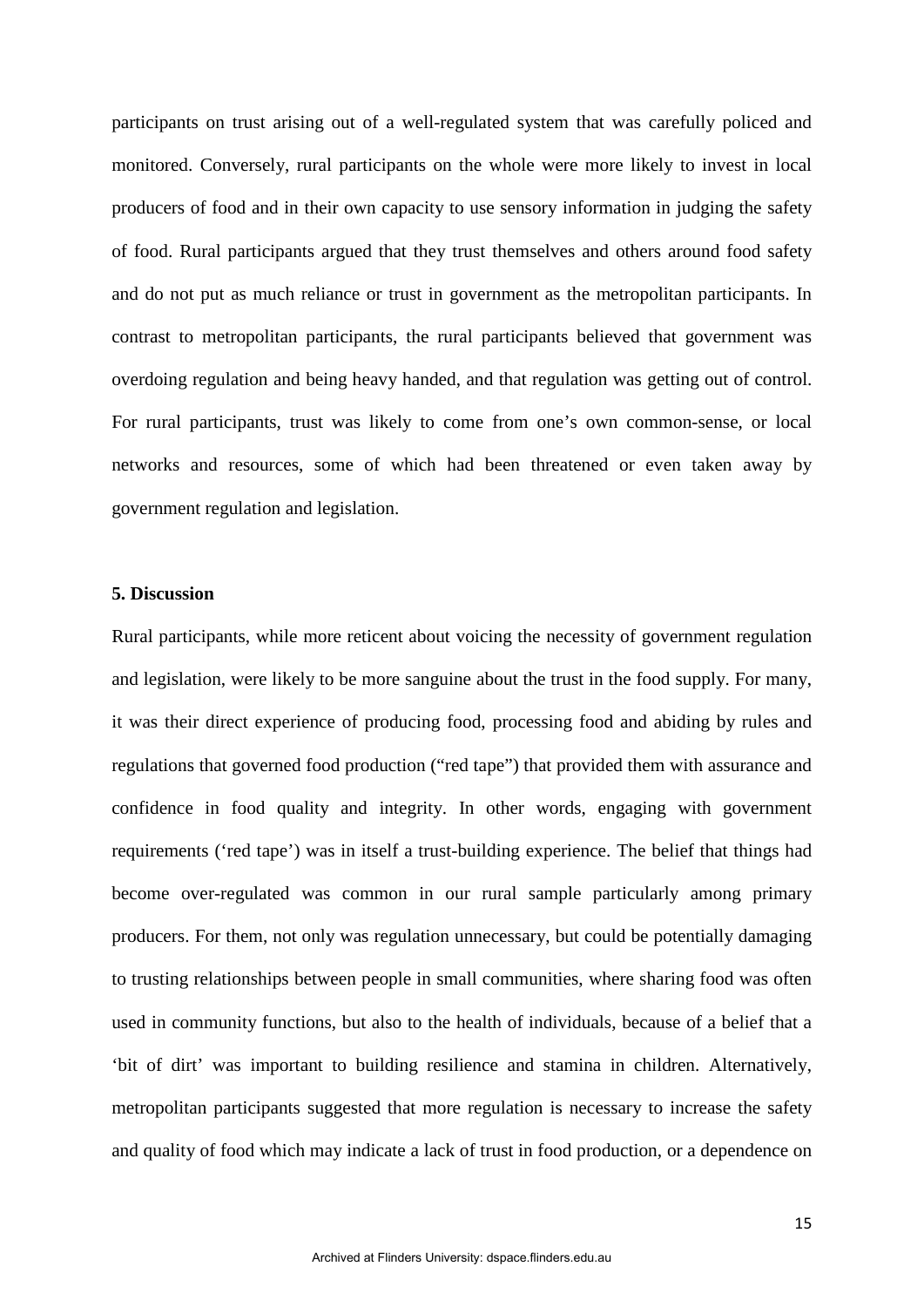government food regulation. We argue that these findings arise from the experiences of participants who are at different points in the food chain, with rural participants closer to sources of food production. Differences may be accounted for in part, by differences in age between the samples. However, previous Australian survey research demonstrates that older participants place greater emphasis upon food hygiene, food inspection and the origin of food and less on trust in food regulators (Henderson et al., 2011; Taylor et al., 2012). This is contrary to findings from this rural sample that argues about the over regulation of the food supply and whose trust in food regulation arises from direct experience. Disposable income was lower in rural areas, particularly for farming families. Taylor et al. (2012) found that annual income of \$30,000 or less had a significant relationship with concerns for food hygiene (OR=3.1) and food origin (OR=2.16) when compared with participants with an annual income of over \$100,000. Again this finding is contrary to this sample and may reflect the comparable education level of the samples making it is hard to see how these differences might arise from other social experiences, such as education or income.

Our results point to the fact that consumers who are closer in proximity to the production of food (rural participants) are trusting of food production, procurement and preparation. Indeed rural participants who are culturally, biographically and socially embedded in the production of food have higher levels of trust. Rural participants' familiarity with, and knowledge of, the production of food made them more trusting in their own, and community members, capacity to regulate the safety of the food they eat. The absence of knowledge of or familiarity with the production of food has significantly impacted the way metropolitan participants view food safety and regulation. Metropolitan participants are less trusting of food because of the spatial, cultural and social distance from the production of food. However, these results may also suggest that rather than a lack of trust in food production, that the disembedded nature of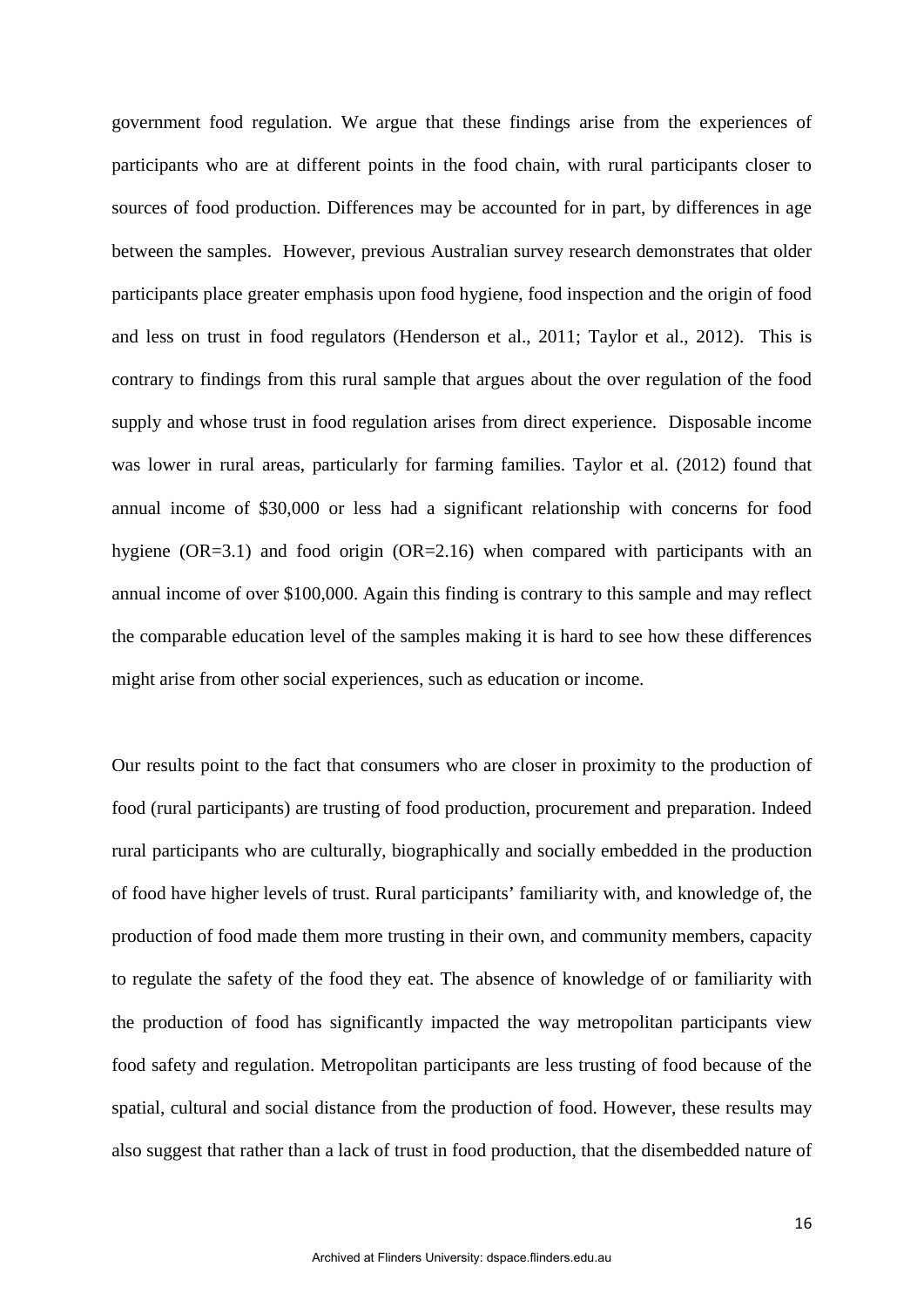the metropolitan participants' relationship with food production has rendered them dependent on government regulation for food safety assurance. Regardless, their trust or dependence on regulation appears to be the result of their lack of trust in the capacity of themselves, and others, to maintain the safety and quality of food in the absence or deficit of regulation.

We now move on to the central component of our article which moves forward from our results, to a discussion of their practical application (Starr, 2010). We suggest a way in which we might re-embed consumers in the production of food and consequently, work towards increasing trust in food production, building individual capacity to make food choices, and decreasing consumer dependence on regulation.

In order to address the problem of food distrust, a number of processes are being considered or implemented by government and food regulators. These include regulating production methods, protecting environmental quality, legitimising institutions of regulation and safety assurance, increasing systems auditing food production (Lyon, 1998), and increased traceability and transparency of food production (Hall, 2010). However, these solutions do not acknowledge that re-connecting producers and consumers may be an effective way of reestablishing consumer trust (Jackson, 2010).

Re-embedding consumers in the production of food may be challenging given that the geographic lives of some foods (distance from production to consumption) are very complex. However, in recent years there has been a drive to reconnect food production and consumption and "thicken the connections" between supply and consumption (Morris and Kirwan, 2010). One way of achieving this reconnection is through increasing the local provenance of food and increasing consumers' local knowledge of the places and methods of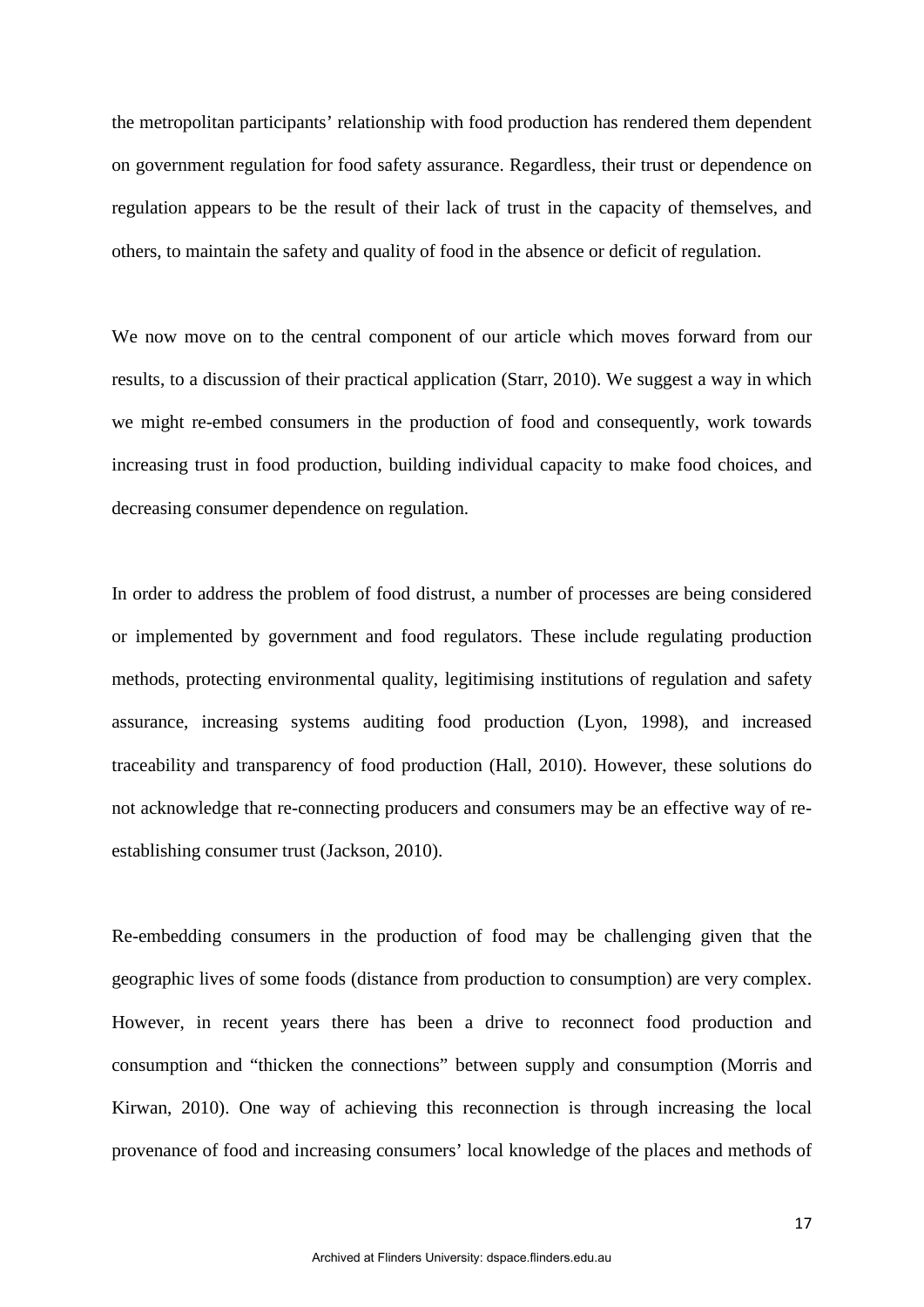food production (Morris and Kirwan, 2010). The key argument is that increasing provenance will enable producers and consumers to meet 'face to face' and encourage consumers to become more informed and educated about the methods of food production via communication with producers. Consumer interest in the methods of food production appears to have become more prominent in recent years which is evidenced by the growth of the organic food market (Schneider, 2008).

Given the results of this study and the background knowledge, it seems plausible that increasing local food production and consumption may be a means to resolving problems of disembeddedness and hence, distrust in, or dependence on, the regulation of food production.

### **5. 1 Local food**

Local foods are considered to come from direct market venues which are not exclusive to but may include farmers' markets, community-supported agriculture, vegetable box schemes, and other cooperative distribution and delivery programs have proliferated (Hinrichs, 2000). It is quite common in Australian supermarkets to find an abundance of local, in terms of geographical proximity, foods. However, in this instance, we are referring to the local food markets which act as the meeting place of the producer and the consumer. This connection does not exist in major retail grocers which has led to a process of displacement and disembodiment (disembedded consumers) which was in part, ignited by the progressive delocalization of food production (Dixon and Banwell, 2004). Indeed, it has been argued that a disconnection between food production and consumption has become the resulting product of the de-localisation of food production (Dixon and Banwell, 2004). An increasing proportion of the daily diets of developed counties are from distant places (Dixon and Banwell, 2004). This is problematic in terms of the development of trust because as Giddens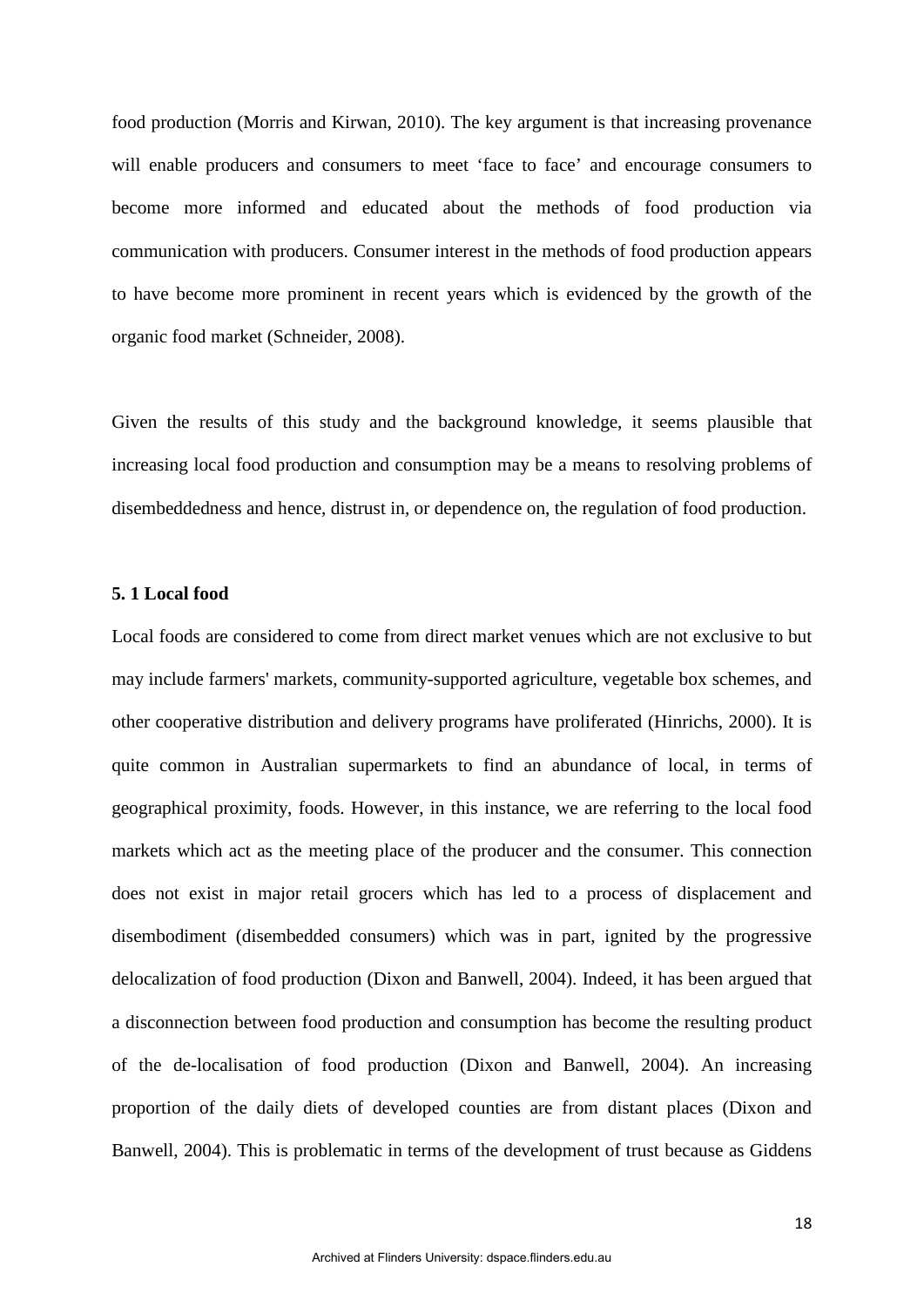(1990) argues, trust is sustained through face to face encounters (Giddens, 1990). The dilemma for food systems has become the lack of, or absence of, a 'face'. In the absence of a 'face' or representative of food production, it is likely that food systems responsible for production, procurement and preparation will be unable to acquire consumer trust (Giddens, 1991).

Encouraging 'face to face' encounters between consumers and producers may be a means of reconnecting the producer and consumer (Schneider, 2008). Encouraging the consumption of local food may be a solution; making the farmer or local producer the 'face' of food may be a means of (re)building trust (Giddens, 1990, 1991; Giddens, 1994). For example, in purchasing meat from a local butcher, the customer may grow to know the local butcher (the face of the food), and the meat may come from local providers which the customer may also be familiar with. In this sense, trust is established based on direct engagement in the food network (Kjaernes, 2006). Whereas, when meat is purchased at a large chain of grocers, the engagement with staff is likely to differ according to rostering of staff and the place of production is likely to be unknown; the 'face' of the food no longer exists. It may be argued that the face of food becomes the major grocers themselves; however, in fitting with our argument regarding consumer dependence, the monopoly held by major food chains in Australia may lead to (further) dependence on these given chains rather than trust in them. Dependence has been suggested to be a "defining construct of the buyer-supplier relationship" (Parker and Byron 2009: 293) and dependence is greater if there are no apparent alternatives (Parker and Byron, 2009) as is evident in the Australian grocery industry whereby two supermarkets, Coles and Woolworths, when combined, account for 62.6% of grocery business (Dapiran and Hogarth-Scott, 2003). Parker and Byron (2009) found that the buyer's power to choose suppliers is currently maintained. However, with the growing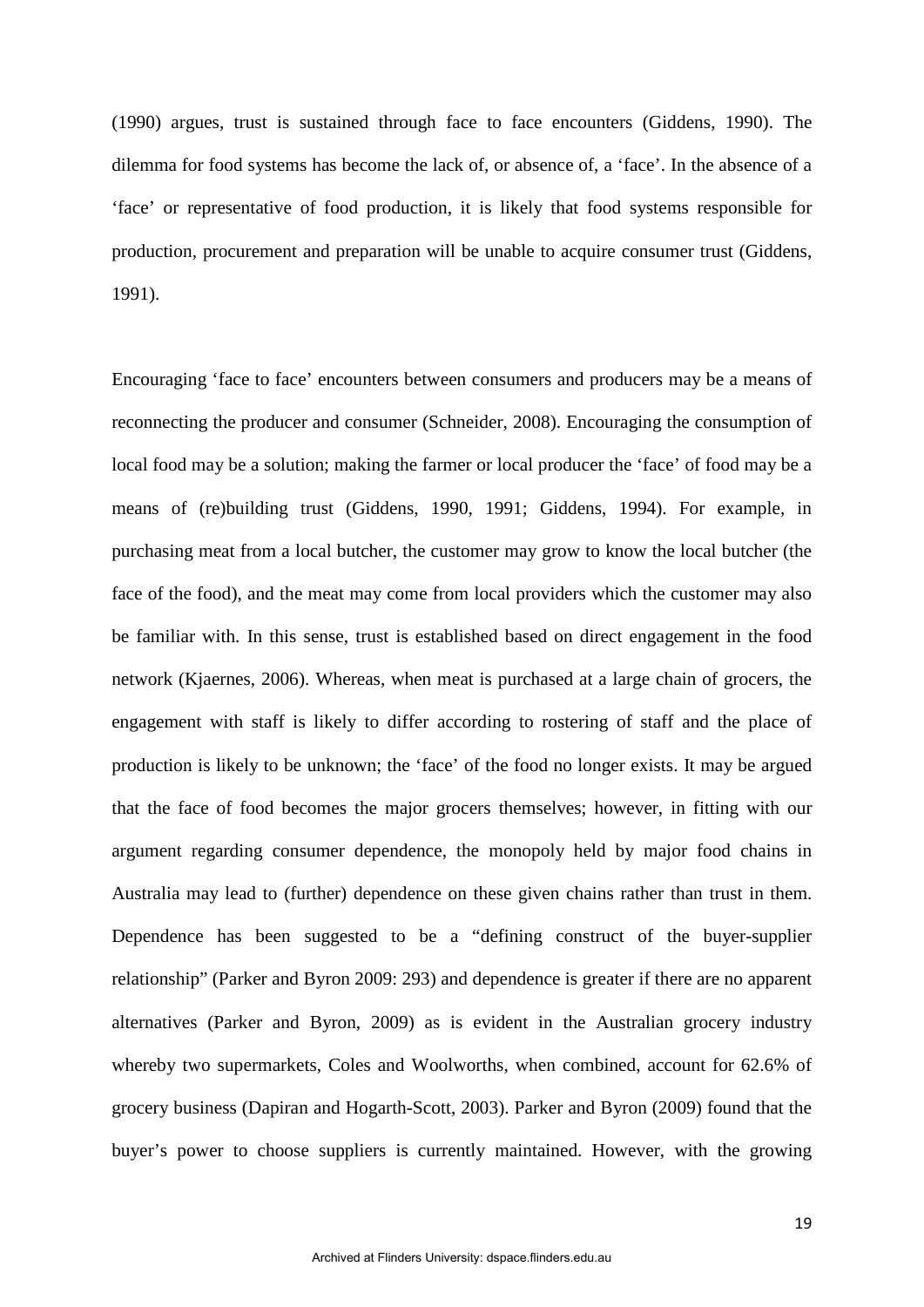marketing of major chains via media (for example Coles brands being promoted by Master Chef and daytime cooking shows such as Ready, Steady Cook), the face of food will continue to fade and consumers will become less embedded in food production.

Currently, there is a rise in the promotion of local food: for example naturally embedded food products (NEFPs) (Morris and Kirwan, 2010); community gardens; and farmers' markets. NEFPs are sold in a way to encourage direct 'face to face' encounters as a means of decreasing the spatial, social, and cultural proximity of consumers and producers and thus, shortening food chains (Renting cited in Morris and Kirwin, 2010). NEFPs are distinct in that the sales of commodities often bypass conventional channels of retail by situating and contextualising their production within distinct places, spaces and natural environments (Morris and Kirwan, 2010). Community gardens are a sustainable method of reconnecting consumers to food production, and have been suggested to be a "powerful way to bring back a sense of ownership, pride, connection to food" (Christiansen, 2007, p, 34 34 #910). Farmers' markets provide an alternative opportunity for engagement with local food producers. Holloway and Kneafsey (2000, p, 286) argue that the Farmers' Markets are associated in the public imagination with a space for the purchase of quality local food (Holloway and Kneafsey, 2000). The consumer at Farmer's markets is reflexive not only about food but also about where and how they shop. Attendance at a Farmer's Markets connotes the consumer as a member of a network with shared moral values around "locality, artisan production techniques…and socio-environmental sustainability" (Moore, 2006, p, 417) with trust arising from this "shared collective identity and lifestyle" (Moore, 2006).

While it is evident that increasing the purchasing of local food is important for building trust, research demonstrates that despite consumer interest in local foods, a much smaller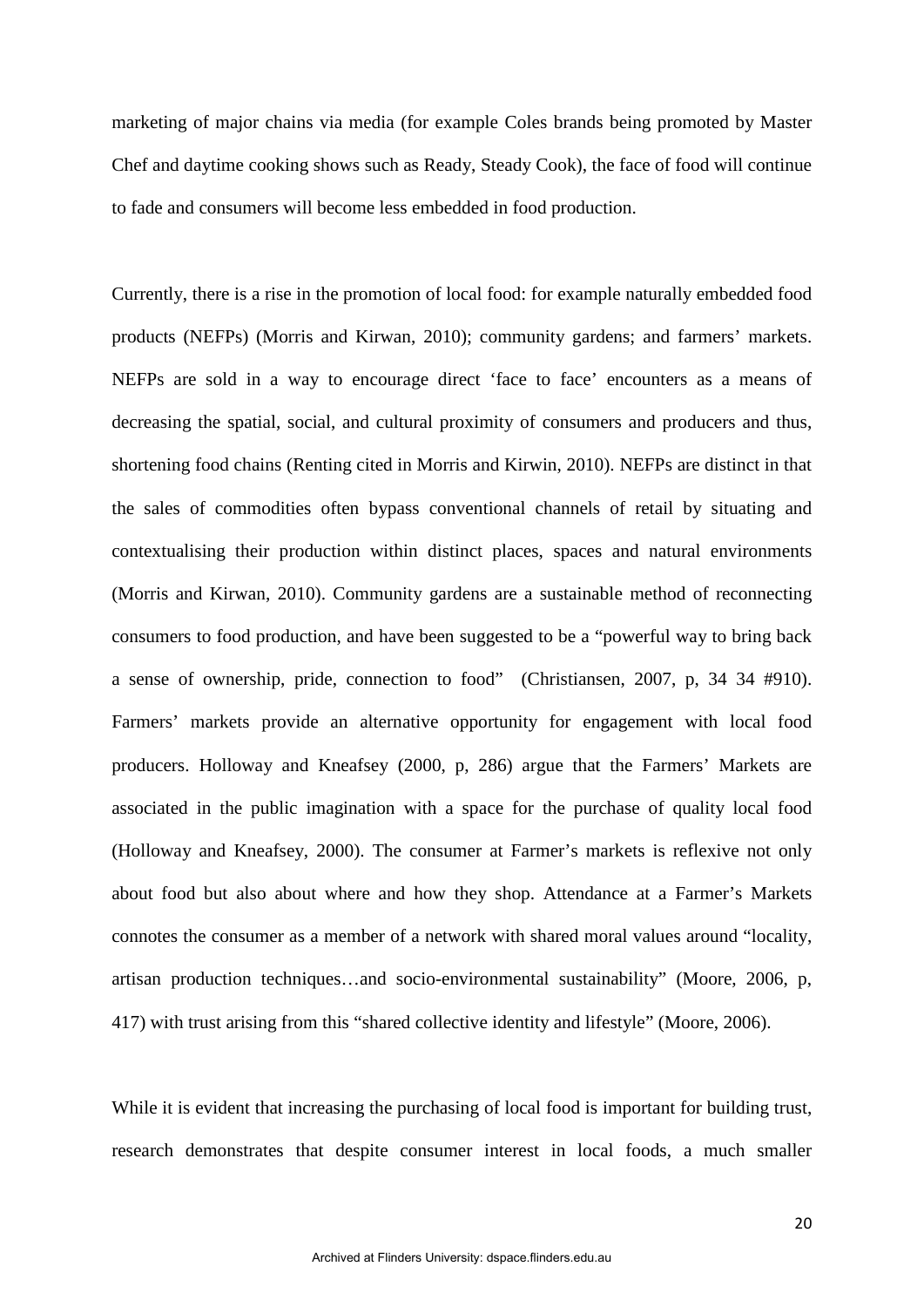proportion of consumers are actually buying them (Weatherell et al., 2003). Nevertheless, local food availability and accessibility may go some way in addressing consumer anxiety about the safety and probity of the food supply, and thus re-embedding for consumers the trust that may have been lost. We can connect this with the experience of the ethical consumer, who by shopping for goods and services that are ethically sound, assuage their anxieties about the integrity of their purchases (Botsman and Rogers, 2011).

#### **5. 2 Points of further consideration**

In presenting the above suggestions for reconnecting consumers and producers as a means of (re)building trust, we acknowledge the obvious limitations to put these suggested means into practice; namely, the financial burdens to consumers for whom buying locally and engaging with local food culture are neither time nor financially feasible. In addition, the purchasing of local food is also associated with symbolic and cultural capital and the acquisition of status (Soper, 2007). An effort to re-embed trust through localism must therefore not only address the affordability of local food but also promote cultural change to ensure the acceptably of a local food culture to a range of consumers.

Additionally, we also acknowledge the political and bureaucratic barriers to implementing these solutions. As suggested in a wealth of recent literature around food movements (Born and Purcell, 2006; Dixon and Banwell, 2004; Hunt and Frewer, 2001; McWilliams, 2009; Miles and Frewer, 2001), there are several concerns regarding local food movements. One of the most prevalent issues is the use of these 'local' messages by marketers: "Corporations seek to value-add 'health' to products to distinguish them from competitors' products. In this way, the symbolic value of health, acting as cultural capital, is used to accumulate finance capital" (Dixon and Banwell, 2004, p, 126). For example, Starr (2010, p, 486) argues that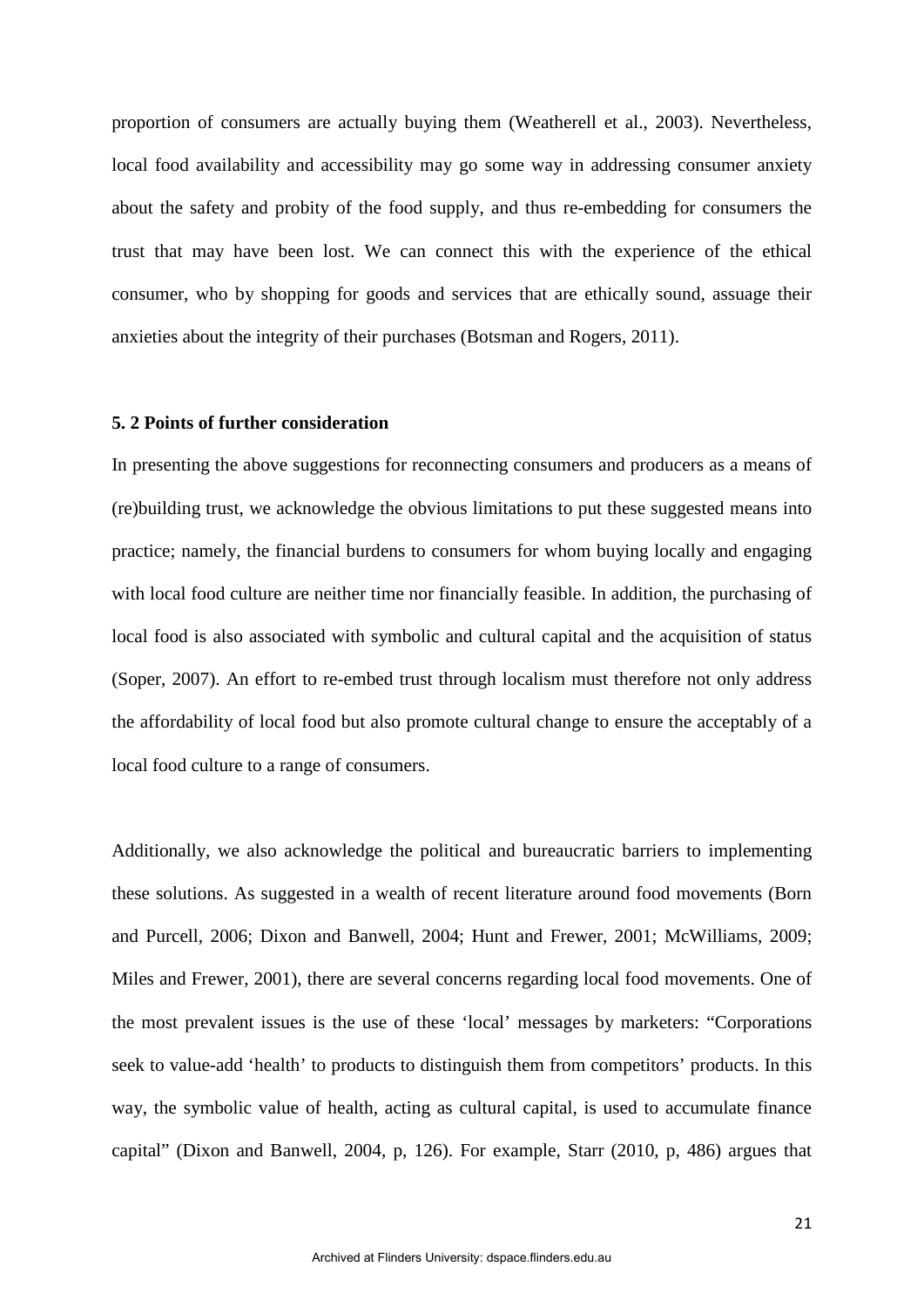"The growing green consumption movement seems in danger of a form of marketization." Corporations use three strategies to do exactly what we are hoping local food might accomplish; re-embed trust by: 1. Involve credible public endorsements; 2. Employ professional 'experts'; 3. Establish scientific bodies and government partnerships. These marketing strategies prove fruitful as "audience response to risk information is likely to be influenced by preconceptions about the source of the information, preconceptions that can be derived entirely from the name of the information source" (Hunt and Frewer 2001, p, 46). These marketing strategies are both the solution to, and cause of mistrust in 'expert' systems. However, if we can re-embed trust in local sources of food production, the so-called 'cycle' of mistrust may be broken.

#### **6. Conclusion**

A lack of consumer trust in food has been found to have detrimental effects on public confidence in the integrity of the food supply, leaving consumers vulnerable to misinformation and poor dietary choices (Lang and Heasman, 2004). Within this article we have suggested that distrust in food is in part due to consumers' decreasingly proximity to, and embeddedness in, food production.

Our results have identified that a consumer's proximity to and familiarity of food production, procurement and preparation may affect trust and may increase consumer dependence on regulation. From our results we have suggested that an increase in local food movements may reconnect consumers and producers. By reconnecting consumers to the methods and places of food production, we may increase food provenance and encourage consumers to become more informed, and consequently, more trusting of their food and forms of production, and less dependent on regulation.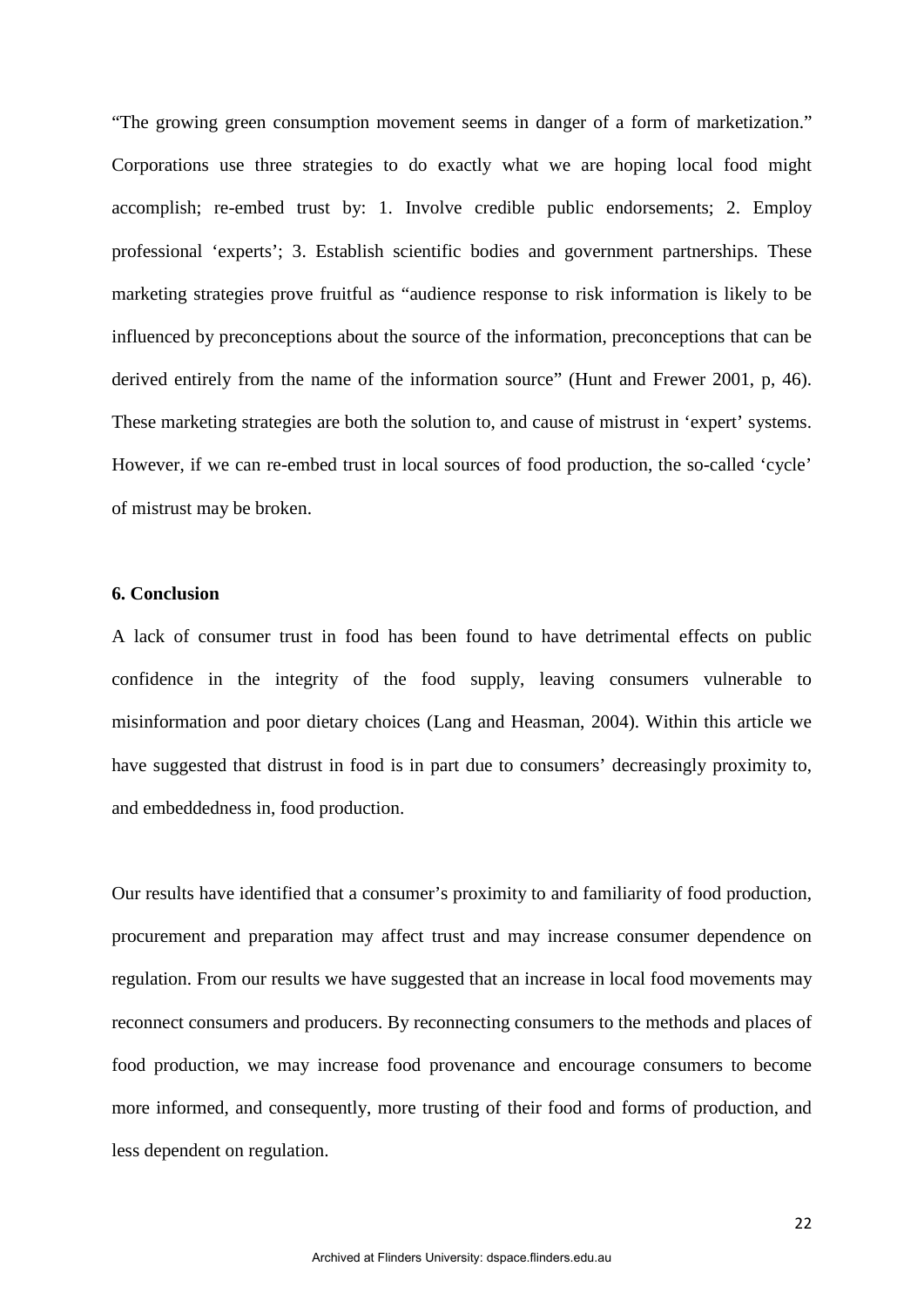# **References**

Allen, P., 1999. Reweaving the food security safety net: Mediating entitlement and entrepreneurship. Agriculture and Human Values 16, 117-129.

Barbalet, J., 2009. A characterization of trust, and its consequences. Theory and Society 38, 367-382. Bildtgard, T., 2008. Trust in food in modern and late-modern societies. Social Science Information 47, 99-128.

Born, B., Purcell, M., 2006. Avoiding the Local Trap: Scale and Food Systems in Planning Research. Journal of Planning Education and Research 26, 195-207.

Botsman, R., Rogers, R., 2011. What's Mine is Yours: The Rise of Collaborative Consumption. Harpercollins, New York.

Christiansen, M., 2007, p, 34. Public housing funds wasted, The Courier-Mail.

Costa-Font, M., Gil, J.M., Traill, W.B., 2008. Consumer acceptance, valuation of and attitudes towards genetically modified food: Review and implications for food policy. Food Policy 33, 99-111. Coveney, J., 2006. Food, morals and meaning: The pleasure and anxiety of eating. Routledge, London.

Coveney, J., O'Dwyer, L., 2009. The effects of mobility on food access. Health and Place 15, 45-55. Dapiran, P.G., Hogarth-Scott, S., 2003. Are co-operation and trust being confused with power? An analysis of food retailing in Australia and the UK. International Journal of Retail & Distribution Management 31, 256-267.

Dixon, J., Banwell, C., 2004. Re-embedding trust: unravelling the construction of modern diets. Critical Public Health 14, 117-131.

Dugan, E., Trachtenberg, F., Hall, M.A., 2005. Development of abbreviated measures to assess patient trust in a physician, a health insurer, and the medical profession, BMC Health Services Research.

Enticott, G., 2003. Risk the rural: nature, morality and the consumption of unpasteurised milk. Journal of Rural Studies 19, 411-424.

Feagan, R., 2007. The place of food: mapping out the 'local' in local food systems. Progress in Human Geography 31, 23-42.

Fritz, M., Fischer, C., 2007. The role of trust in European food chains: theory and empirical findings. International Food and Agribusiness Management Review 10, 141-164.

Gaskell, G., Allum, N., Wagner, W., Nielson, T.H., Jelsoe, E., Kohring, M., Bauer, M., 2001. In the Public Eye: Representations of Biotechnology in Europe, in: Gaskell, G., Bauer, M. (Eds.),

Biotechnology: the Years of Controversy 1996-2000. Science Museum, London, pp. 53-79.

Giddens, A., 1990. The Consequences of Modernity. Stanford University Press, Stanford.

Giddens, A., 1991. Modernity and Self-Identity: Self and Society in the Late Modern Age. Stanford University Press, Stanford.

Giddens, A., 1994. Risk, trust, reflexivity, in: Beck, U., Giddens, A., Lash, S. (Eds.), Reflexive Modernization: Politics, Tradition, and Aesthetics is the Modern Social Order. Polity Press, Cambridge, pp. 194-197.

Gilson, L., 2003. Trust and the development of health care as a social institution. Social Science and Medicine 56, 1453-1468.

Hall, D., 2010. Food with a visible face: Traceability and the public promotion of private governance in the Japanese food system. Geoforum 41, 826-835.

Hall, M.A., Dugan, E., Zheung, B., Mishra, A.K., 2001. Trust in physicians and medical institutions: what IS IT, can it be measured, and does it matter? The Milbank Quarterly 79, 613-639.

Hansen, J., Holm, L., Frewer, L., Robinson, P., Sandoe, P., 2003. Beyond the knowledge deficit: recent research into lay and expert attitudes to food risks. Appetite 41, 111-121.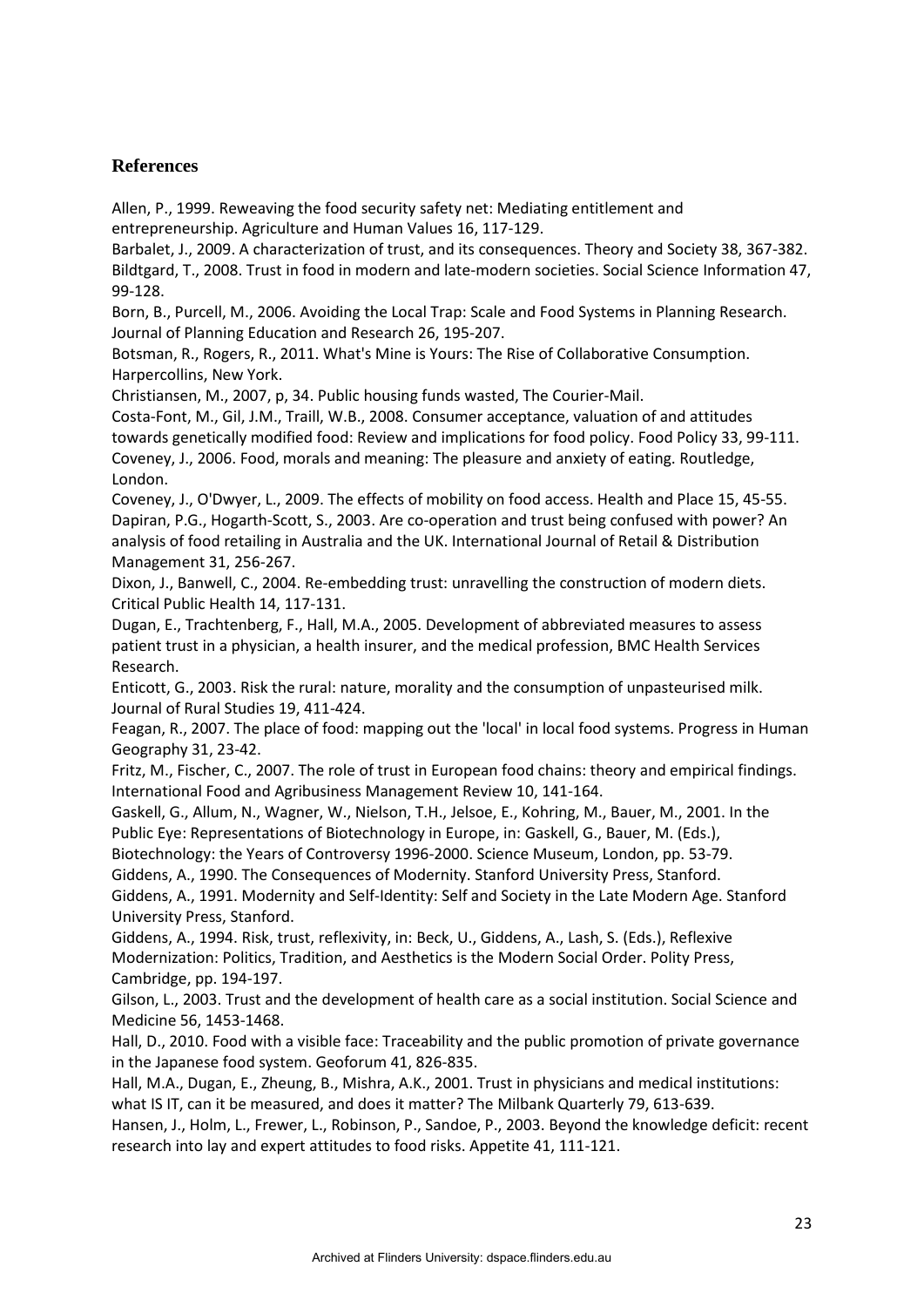Henderson, J., Coveney, J., Ward, P.R., Taylor, A., 2011. Farmers the most trusted part of the Australian food chain: results from a national survey of consumers. Australian & New Zealand Journal of Public Health 35, 319-324.

Hinrichs, C.C., 2000. Embeddedness and local food systems: notes on two types of direct agricultural market. Journal of Rural Studies 16, 295-303.

Holloway, L., Kneafsey, M., 2000. Reading the space of the farmers' market: a preliminary investigation from the UK. Sociologia Ruralis 40, 285-299.

Hunt, S., Frewer, L.J., 2001. Trust in sources of information about genetically modified food risks in the UK. British Food Journal 103, 46.

Jackson, P., 2010. Food stroies: consumption in an age of anxiety. Cultural Geographies 17, 147-165. Kjaernes, U., 2006. Trust and Distrust: Cognitive Decisions or Social Relations? Journal of Risk Research 9, 911-932.

Lang, T., Heasman, M., 2004. The Food Ward, Public Health and the Battle for Mouths Minds and Markets. Earthscan Publication, London.

Luhmann, N., 1979. Trust and Power: Two works by Niklas Luhmann. John Wiley and Sons, Brisbane. Luhmann, N., 1988. Trust: Making and Breaking Cooperative Relations, in: Gambetta, D. (Ed.), Familiarity, Confidence, Trust: Problems and Alternatives. Basil Blackwell, New York, pp. 94-107. Lupton, D., 1997. Consumerism, reflexivity and the medical encounter. Social Science and Medicine 45, 373-381.

Lupton, D., 2003. Medicine as Culture, 2 ed. Sage Publications Ltd, London.

Lyon, J.D., 1998. Coordinated food systems and accountability mechanisms for food safety: A law and economics approach. Food and Drug Law Journal 53, 729-776.

McWilliams, J.E., 2009. Just Food. Back Bay Books, London.

Meyer, S.B., Ward, P.R., 2009. Reworking the sociology of trust: Making a semantic distinction between trust and dependence, The Australian Sociological Association 2009 Annual Conference Proceedings. TASA, The Australian National University, Canberra.

Miles, S., Frewer, L., 2001. Investigating specific concerns about different food hazards. Food Quality and Preference 12, 47-61.

Mollering, G., 2001. The nature of trust: from Georg Simmel to a theory of expectation,

interpretation and suspension. Sociology 35, 403-420.

Mollering, G., 2006. Trust: Reason, Routine, Reflexivity. Elsevier, Oxford.

Moore, O., 2006. Understanding postorganic fresh fruit and vegetable consumers at participatory farmers' markets in Ireland: reflexivity, trust and social movements. International Journal of Consumer Studies 30, 416-426.

Morris, C., Kirwan, J., 2010. Food commodities, geographical knowledges and the reconnection of production and consumption: The case of naturally embedded food products. Geoforum 41, 131- 143.

Morse, J., 1994. Designing funded qualitative research, in: Denzin, N., Lincoln, Y. (Eds.), Handbook for qualitative research. Sage, Thousand Oaks, CA, pp. 220-235.

Norberg-Hodge, H., 2007. A global movement for local food creates new hope. Local Global: studies in community sustainability 4, 14-20.

Parker, M., Byron, J., 2009. The Elusive Written Contract: Dependence, Power, Conflict and Opportunism Within the Australian Food Industry, in: Lindgreen, A., Hingley, M.K., Vanhamme, J. (Eds.), The Crisis of Food Brands: Sustaining Safe, Innovative and Competitive Food Supply. Gower Publishing, Surrey, England.

Patton, M., 2002. Qualitative Research and Evaluation Methods. Sage, Thousand Oaks California. Schneider, S., 2008. Good, clear, fair: The rhetoric of the slow food movement. College English 70, 384-402.

Shilling, C., 2002. Culture, the "sick role" and the consumption of health. British Journal of Sociology 53, 621-638.